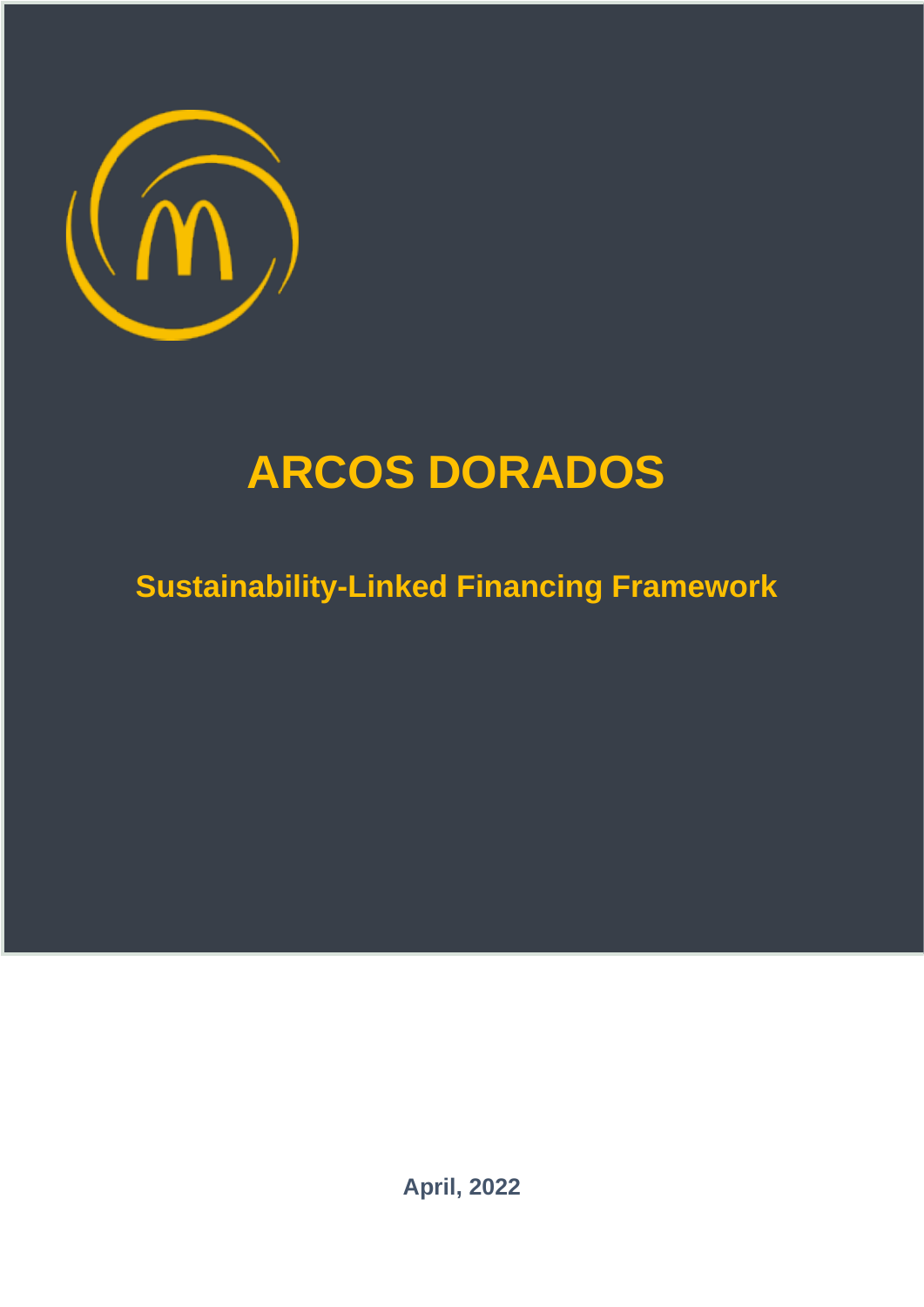

## **Summary**

| 4. Alignment with the Sustainability-Linked Principles7           |  |
|-------------------------------------------------------------------|--|
|                                                                   |  |
| 6. Calibration of the Sustainability Performance Targets (SPTs)13 |  |
| 7. Sustainability-linked Instrument Characteristics 16            |  |
|                                                                   |  |
|                                                                   |  |
|                                                                   |  |
|                                                                   |  |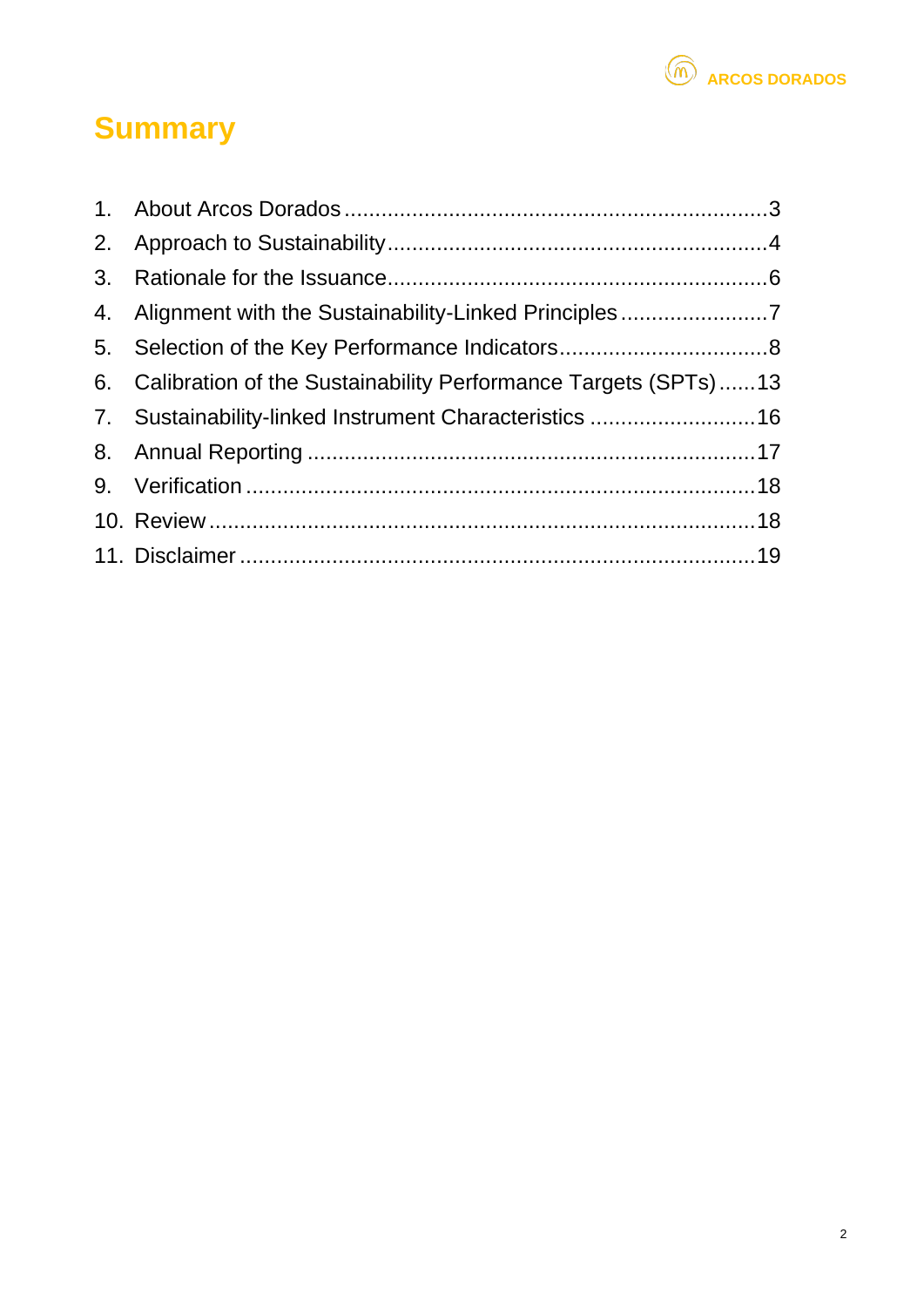<span id="page-2-0"></span>Arcos Dorados Holdings Inc., ("Arcos Dorados", "AD", "we" or "the Company") is the world's largest independent McDonald's franchisee, operating the largest quick service restaurant chain in Latin America and the Caribbean. Arcos Dorados has the exclusive right to own, operate and grant McDonald's restaurant franchises in 20 countries and territories in Latin America and the Caribbean, with more than 2,200 restaurants that together employ more than 70,000 people.

As a Company, we are committed to the development of the communities in which we operate, offering young people their first formal job opportunity, and using our scale to achieve a positive impact on the environment. All these pillars form part of our Recipe for the Future ESG platform.

#### **MISSION**

To serve quality food while generating delicious and accessible moments for everyone.

#### **VISION**

To be recognized for offering the best experience in each of our restaurants daily, generating value for our people and shareholders.

#### **OUR VALUES**

- We deliver Quality, Service and Cleanliness to our Customers
- We are a Results-Oriented Company with an Entrepreneurial Spirit
- We promote Meritocracy and Teamwork
- We value Differences and foster Inclusion
- We operate Responsibly and Ethically
- We contribute to the Development of the Communities in which we operate



**ARCOS DORADOS**

<sup>1</sup> Source: Arcos Dorados' Social Impact and Sustainable Development Report - 2020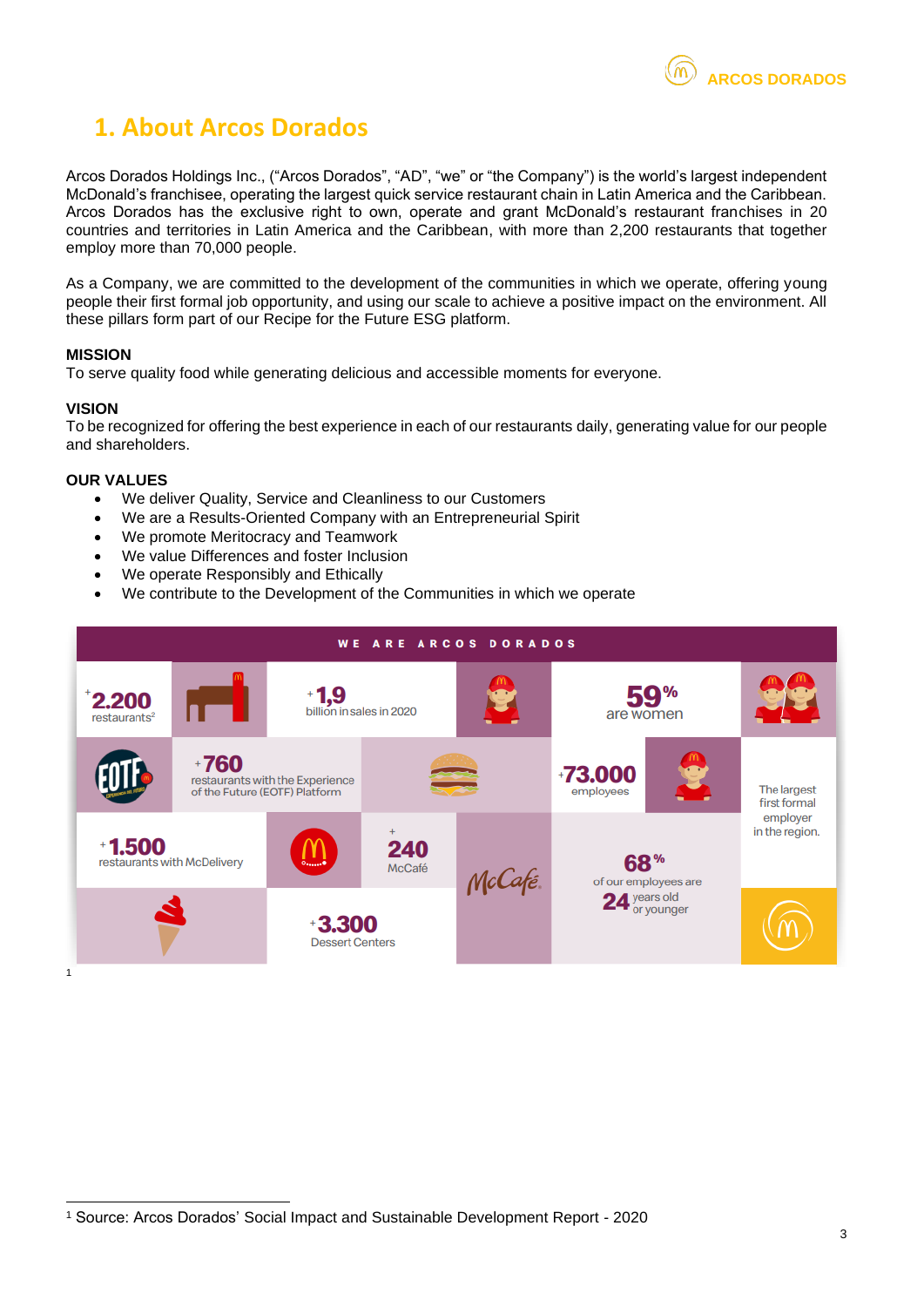### <span id="page-3-0"></span>**2. Approach to Sustainability**

Since the beginning of our operations in Latin America and the Caribbean, the Arcos Dorados and McDonald's brands have been committed to thanking, recognizing, and giving back to the communities in which we operate. These communities have opened their doors to our brands, allowing us to successfully develop our business. We have a long and diverse history of collaborating with, and contributing to, the communities in which we operate, and starting in 2016, we developed a more strategic approach to our social, environmental and governance efforts to deliver an even greater positive impact to them.

The objective of our Social Commitment and Sustainable Development department is to establish and crystallize our commitment to the sustainable social development of the communities in which we operate. Arcos Dorados' presence in 20 countries across Latin America and the Caribbean positions it as a leading generator of largescale social, environmental, and economic impacts in the region. As leaders, we have the responsibility to prioritize the wellbeing of our employees and guests, offering personal development opportunities as well as contributing to local economies through our sustainable supply chain, while making every effort to minimize the environmental impact of our operations.

We seek an appropriate balance between our commercial activities and our social impact in the countries in which we operate, especially among young people, and we believe in our duty to take care of Planet Earth. All these ingredients are a part of our Recipe for the Future initiative, or "Receta del Futuro", which is our clear roadmap – aligned with McDonald's global Purpose & Impact initiatives<sup>2</sup> – to ensure that we will meet our social and environmental commitments.

In order to develop our corporate commitments, align our efforts and work as a community according to a unified agenda, we rely on the 17 Sustainable Development Goals established by the United Nations at COP21. Accordingly, the "Recipe for the Future" initiative combines and organizes our efforts to meet the specific goals related to our social and environmental commitments.

| Youth                                                                                             | <b>Climate Change</b>                                        | <b>Commitment</b>                                                                      | <b>Packaging and</b>                                    | <b>Sustainable</b>                                                                                       |
|---------------------------------------------------------------------------------------------------|--------------------------------------------------------------|----------------------------------------------------------------------------------------|---------------------------------------------------------|----------------------------------------------------------------------------------------------------------|
| <b>Opportunity</b>                                                                                |                                                              | to Families                                                                            | <b>Recycling</b>                                        | <b>Sourcing</b>                                                                                          |
| We are the largest,<br>first formal job<br>opportunity<br>provider for youth<br>in Latin America. | Minimize the<br>environmental<br>impact of our<br>operation. | Ensure the<br>wellbeing of the<br>thousands of<br>families that visit<br>us every day. | We are reducing<br>waste and increa-<br>sing recycling. | We sourced our<br>ingredients in a<br>way that allows<br>people, animals<br>and the planet to<br>thrive. |

We continuously support the pillars that quide us. They include food quality and safety as well as transparency; generating formal employment and training opportunities for young people; community support; sustainable supply chain and minimizing environmental impacts; diversity and inclusion and innovative experiences for the whole family.

In 2021, we added an additional pillar to our Recipe for the Future ESG platform: Diversity & Inclusion. Arcos Dorados' corporate values have always promoted a meritocratic workplace. We have formalized our commitment to ensuring a diverse and inclusive work environment with initiatives focused on gender, race, sexuality and generational diversity.

<sup>2</sup> For more information, please vitist: https://corporate.mcdonalds.com/corpmcd/our-purpose-and-impact.html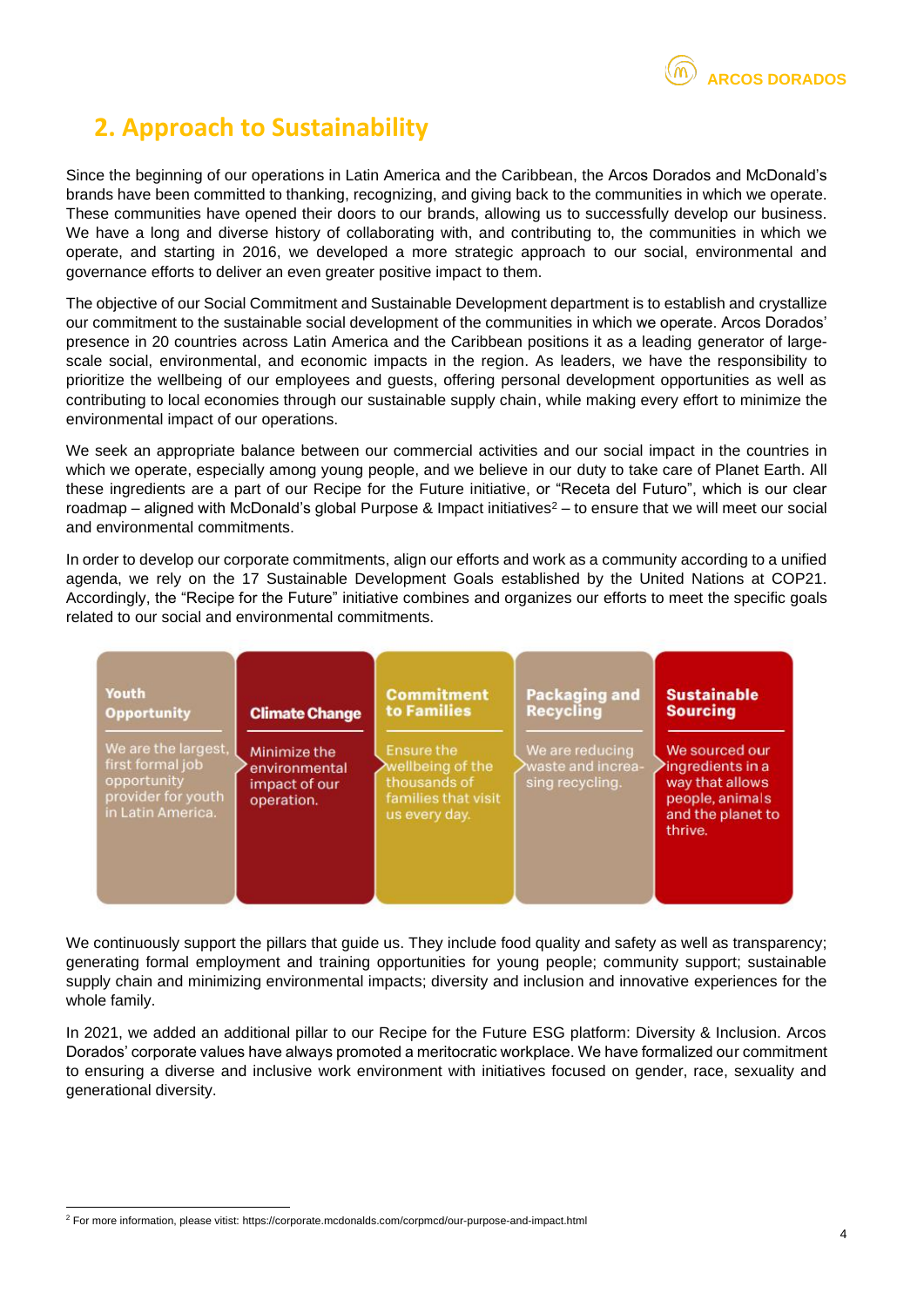

| <b>PILLARS</b>                           |                                                                                                                | <b>COMMITMENT</b>                                                                                                                                                                                            | <b>ACHIEVEMENTS</b> |
|------------------------------------------|----------------------------------------------------------------------------------------------------------------|--------------------------------------------------------------------------------------------------------------------------------------------------------------------------------------------------------------|---------------------|
|                                          | We offer the oppor-<br>tunity for thousands<br>of young people to<br>gain their first formal<br>job experience | $\checkmark$ Reduce barriers to employment for more than 2,000,000 young people by 2025.                                                                                                                     | <b>IN PROGRESS</b>  |
| YOUTH<br><b>OPPORTUNITY</b>              |                                                                                                                | $\checkmark$ Reach more than 400,000 young people in Latin America through pre-employment skills<br>development programs, direct employment, on-the-job training and alliances with<br>NGOs by 2020.         |                     |
|                                          | We implement initia-<br>tives to reduce the<br>impact of our opera-<br>tions on the environ-<br>ment           | $\checkmark$ Implement the Sustainable Development program in more than 1,000 restaurants by 2020, so that 2,000 employees can be trained through face-to-face courses and exclusi-<br>ve conferences        |                     |
| <b>CLIMATE</b><br><b>CHANGE</b>          |                                                                                                                | $\checkmark$ Reduce greenhouse gas (GHG) emissions by 36% by all restaurants and offices by<br>2030                                                                                                          | <b>IN PROGRESS</b>  |
|                                          |                                                                                                                | $\checkmark$ Reduce supply chain GHG emissions by 31% <sup>6</sup> in collaboration and partnership with our<br>suppliers by 2030.                                                                           | <b>IN PROGRESS</b>  |
|                                          | We work on the transi-<br>tion to renewable mate-<br>rials and changes in<br>habits in restaurants             | $\checkmark$ In 2020, 100% of fiber-based packaging for primary consumer products comes from a<br>certified Chain of Custody or certified recycled sources of third parties where no<br>deforestation occurs | 92%                 |
| <b>PACKAGING</b><br><b>AND RECYCLING</b> |                                                                                                                | √ 100% of our packaging for consumer products will come from renewable, recycled, or<br>certified sources by 2025.                                                                                           | <b>IN PROGRESS</b>  |
|                                          |                                                                                                                | ← Recycle <sup>8</sup> customer packaging in 100% of McDonald's restaurants by 2025.                                                                                                                         | <b>IN PROGRESS</b>  |

<sup>6</sup>Based on 2015 values.<br><sup>7</sup>Fiber: All suppliers declared that they would achieve the goal of being certified by the first quarter of 2021.<br><sup>8</sup>We understand that recycling infrastructure varies from city to city and count

| <b>PILLARS</b>                          |                                                                                                                                   | <b>COMMITMENT</b>                                                                                                                                                                                                                                                                                                                                                                                         | <b>ACHIEVEMENTS</b> |
|-----------------------------------------|-----------------------------------------------------------------------------------------------------------------------------------|-----------------------------------------------------------------------------------------------------------------------------------------------------------------------------------------------------------------------------------------------------------------------------------------------------------------------------------------------------------------------------------------------------------|---------------------|
|                                         |                                                                                                                                   | $\checkmark$ In Brazil, source beef from suppliers that meet the Global Roundtable for Sustainable<br>Beef principles and criteria by 2020.                                                                                                                                                                                                                                                               |                     |
|                                         | We promote<br>animal welfare<br>and we procure<br>ingredients<br>produced while<br>respecting the<br>environment                  | $\checkmark$ Verify that 100% of the beef comes from suppliers who prevent and avoid deforestation<br>in Brazil and Argentina by 2020.                                                                                                                                                                                                                                                                    |                     |
|                                         |                                                                                                                                   | $\checkmark$ Serve 100% coffee from certified sustainable sources by 2020.                                                                                                                                                                                                                                                                                                                                | 80%                 |
| <b>SUSTAINABLE</b><br><b>SOURCING</b>   |                                                                                                                                   | √ Serve 100% fish from sustainable sources certified by Marine Stewardship Council<br>(MSC) by 2020.                                                                                                                                                                                                                                                                                                      |                     |
|                                         |                                                                                                                                   | $\checkmark$ Ensure that 100% of the palm oil used as an ingredient in our products comes from<br>certified sustainable sources by 2020.                                                                                                                                                                                                                                                                  |                     |
|                                         |                                                                                                                                   | $\checkmark$ Reach 100% of egg purchases from cage-free producers by 2025.                                                                                                                                                                                                                                                                                                                                | <b>IN PROGRESS</b>  |
|                                         |                                                                                                                                   | $\checkmark$ Eliminate the use of antibiotics defined by the World Health Organization as Highest<br>Priority Critically Important Antimicrobials (HPCIA) for human medicine in all the<br>chicken served in our restaurants by 2027.                                                                                                                                                                     | <b>IN PROGRESS</b>  |
| <b>COMMITMENT</b><br><b>TO FAMILIES</b> | We maintain our<br>commitment<br>⊤to<br>families, with menu<br>options for all needs<br>and by improving their<br>quality of life | $\checkmark$ Remove artificial flavors, added colors and artificial preservatives where feasible from the<br>Happy Meal.<br>√ Continue to be transparent with nutritional information by making it available in every<br>market<br>$\checkmark$ Continue responsible practices in marketing to children maintaining nutritional criteria and<br>promoting increased consumption of fruits and vegetables. | <b>IN PROGRESS</b>  |

<sup>9</sup> Coffee: At the end of 2020 all suppliers had approved certifications.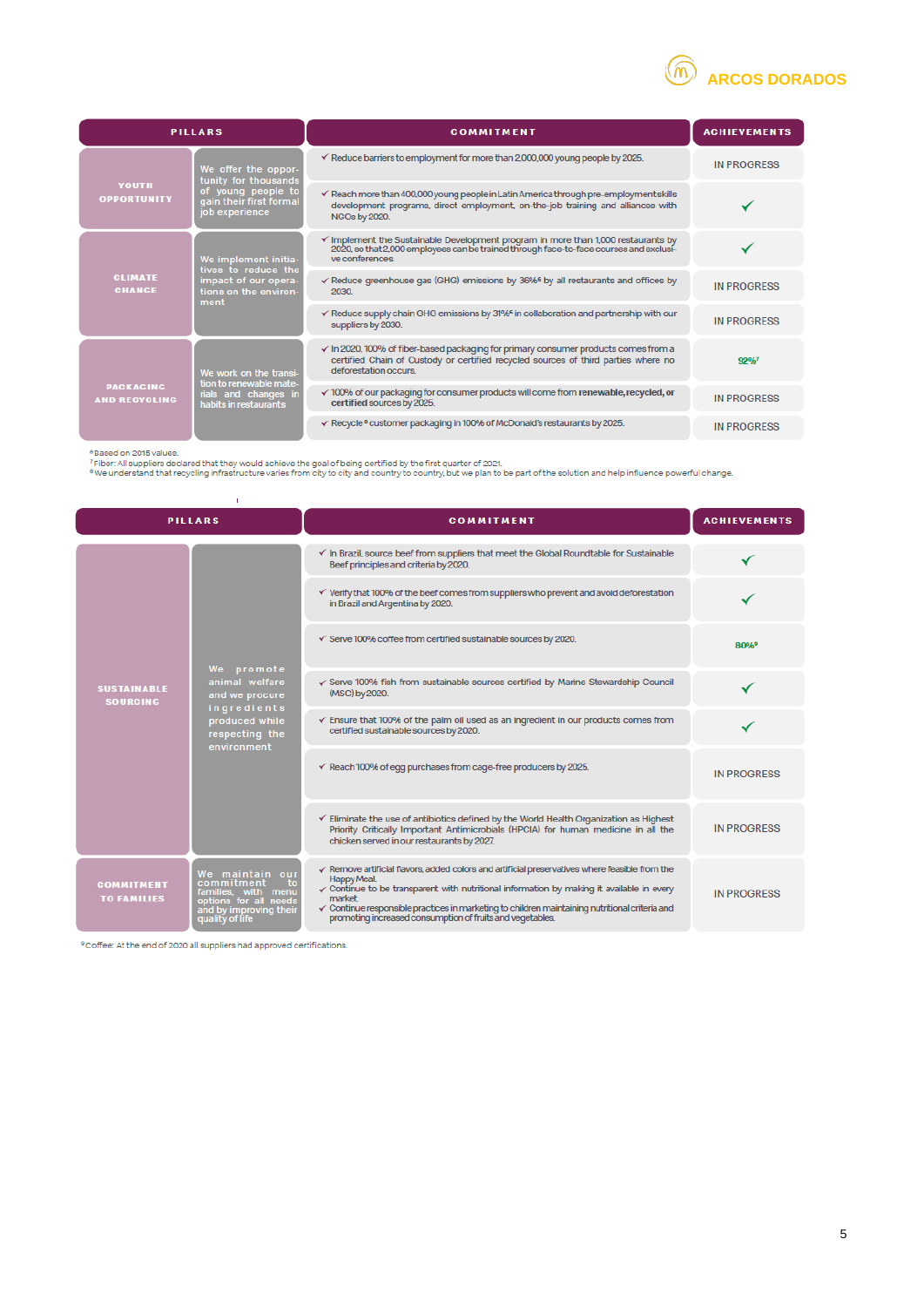**ARCOS DORADOS**

In 2015, the UN established the "2030 Agenda for Sustainable Development", within which 17 Sustainable Development Goals (SDGs) were set, Since then, they have become a guide and action plan for companies, countries, governments and NGOs to work together seeking to end poverty, combat climate change, strengthen education and care for the environment, among other central issues for human development.

We incorporate the "Agenda 2030"<br>into our commitments.



With our Recipe for the Future ESG platform we aim to contribute positively to the development of actions and initiatives that allow us to support this agenda, particularly in those objectives where we believe we can generate the greatest impact.



### <span id="page-5-0"></span>**3. Rationale for the Issuance**

We believe we have a joint responsibility to support the sustainable financing market to allow the transition to a more sustainable economy. Accordingly, we have decided to establish a Sustainability-Linked Financing Framework (the "Framework"). The Framework will apply to us and to our subsidiaries as described in the corresponding financing documentation.

With Arcos Dorados' continuous and growing commitment to sustainability, linking our financing to our sustainability goals is a natural choice. Accordingly, this Framework will: (i) enable us to align our financing strategy with our mission and sustainability objectives and targets; (ii) allow and facilitate the channeling of proceeds from institutional investors and customers into investments that contribute to a transition to a lowcarbon economy; and (iii) enable us to contribute to the overall development of the sustainable financing market, emphasizing the importance of the food retail sector in the implementation and achievement of the UN's Sustainable Development Goals.

Arcos Dorados intends to use this Framework to support the future issuance of Sustainability-Linked Financing Instruments ("SLIs"), including but not limited to Sustainability-Linked Bonds (SLBs), Sustainability-Linked Loans (SLLs), and other securities and bilateral financing transactions.

Through this Framework, Arcos Dorados aims to provide investors with an additional tool to contribute to climate change mitigation, incentivizing them to do their part in promoting financial instruments linked to ESG goals. To that end, Arcos Dorados intends to commit to ambitious and significant ESG objectives, setting ambitious timelines for their execution. Arcos Dorados´ Framework provides a high-level approach to its Sustainability-Linked Financing Instruments and investors should refer to the specific documentation for each issuance.

Arcos Dorados may enter into different financing agreements that may or may not be aligned with the Framework, including with respect to Key Performance Indicators (KPIs), scope and Sustainability Performance Targets (SPTs), among others.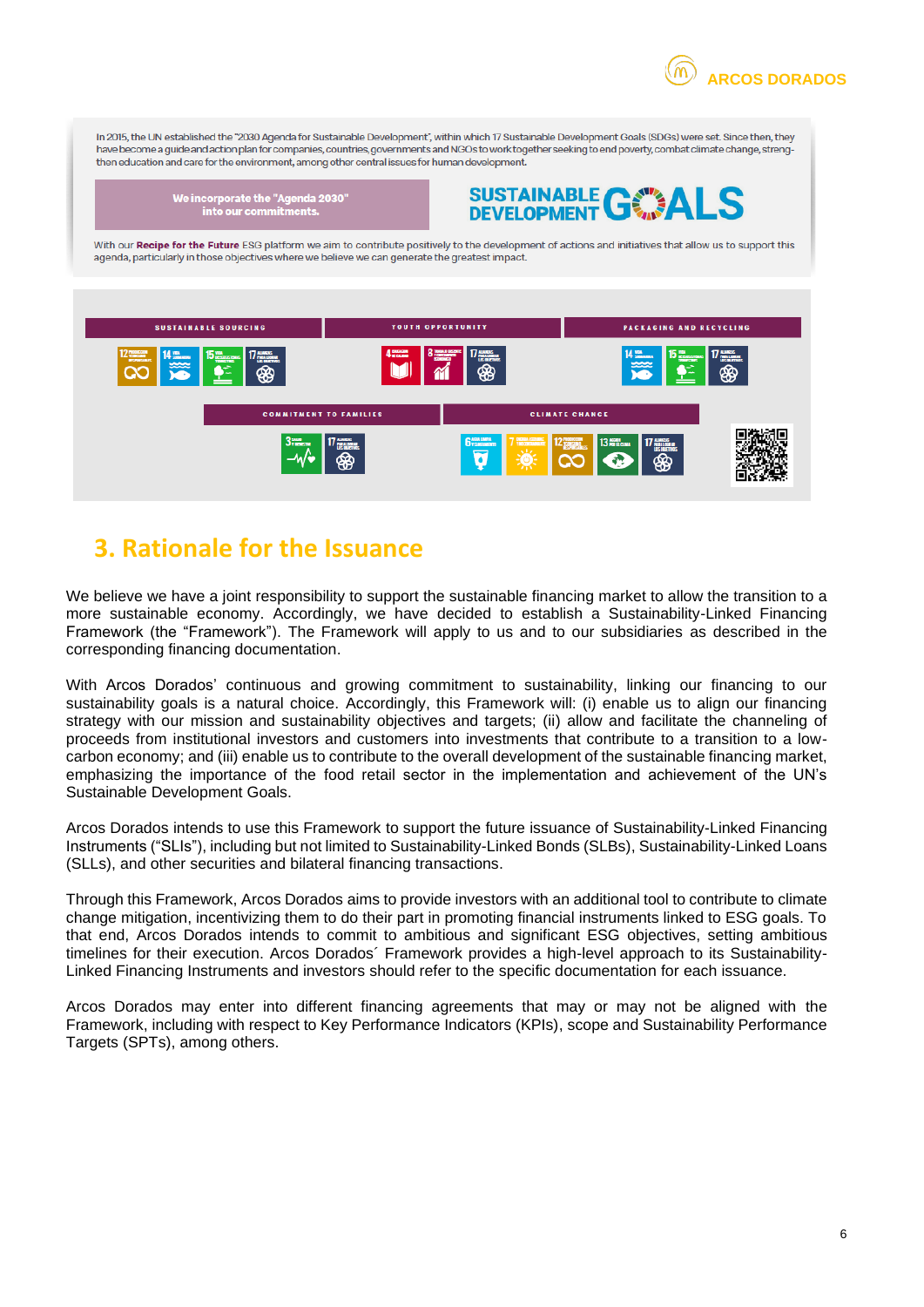

### <span id="page-6-0"></span>**4. Alignment with the Sustainability-Linked Principles**

The Framework has been established with the intention of aligning with the (i) Sustainability-Linked Bond Principles 2020<sup>3</sup> ("SLBP"), published by the International Capital Market Association ("ICMA"), aiming to encompass future issuances in the capital markets; and (ii) Sustainability-Linked Loan Principles 2021<sup>4</sup> ("SLLP"), published by the Loan Markets Association ("LMA"), aiming to encompass bilateral or syndicated loans with financial institutions and/or multilateral agencies.

The SLBP and the SLLP, or the Sustainability-Linked Principles ("SLP") are voluntary process guidelines that outline best practices for financial instruments to incorporate forward-looking ESG outcomes and promote integrity in the development of Sustainability-Linked financing and the issuance of SLIs. Our Framework is aligned with the five core components of the SLBP and SLLP:

- 1. Selection of Targets and Key Performance Indicators (KPIs);
- 2. Calibration of Sustainability Performance Targets (SPTs):
- 3. Financial characteristics;
- 4. Reporting; and
- 5. Independent verification of the components listed in items 1-4 above.

SLIs are an instrument the financial and/or structural characteristics of which may vary according to the achievement (or non-achievement) of predefined sustainability goals. Accordingly, Arcos Dorados is explicitly committing to improving sustainability performance targets that are key to its business, within a predetermined schedule. As a result, SLIs are a forward-looking, performance-based instrument. The proceeds of SLIs are intended to be used for general purposes as described in each financing document.

Arcos Dorados relies on the Sustainable Development Goals ("SDGs") <sup>5</sup> and recognizes that the engagement of the private sector is essential to accelerate the fulfillment of the "2030 Agenda" 6 . Through our global "Recipe for the Future" strategy, we have been committed to generating positive impacts through opportunity for young people, sustainable sourcing, diversity and inclusion, climate change fighting and circular economy. Likewise, within its operations, Arcos Dorados adheres to the 2030 Agenda principles, linking its projects and activities to the related SDGs.

6 https://sdgs.un.org/2030agenda

<sup>3</sup> Please refer to the SLB Principles at https://www.icmagroup.org/assets/documents/Regulatory/Green-Bonds/June-2020/Sustainability-Linked-Bond-Principles-June-2020-171120.pdf

<sup>4</sup> https://www.lsta.org/content/sustainability-linked-loan-principles-sllp/

<sup>5</sup> Please refer to the Sustainable Development Goals website: https://sdgs.un.org/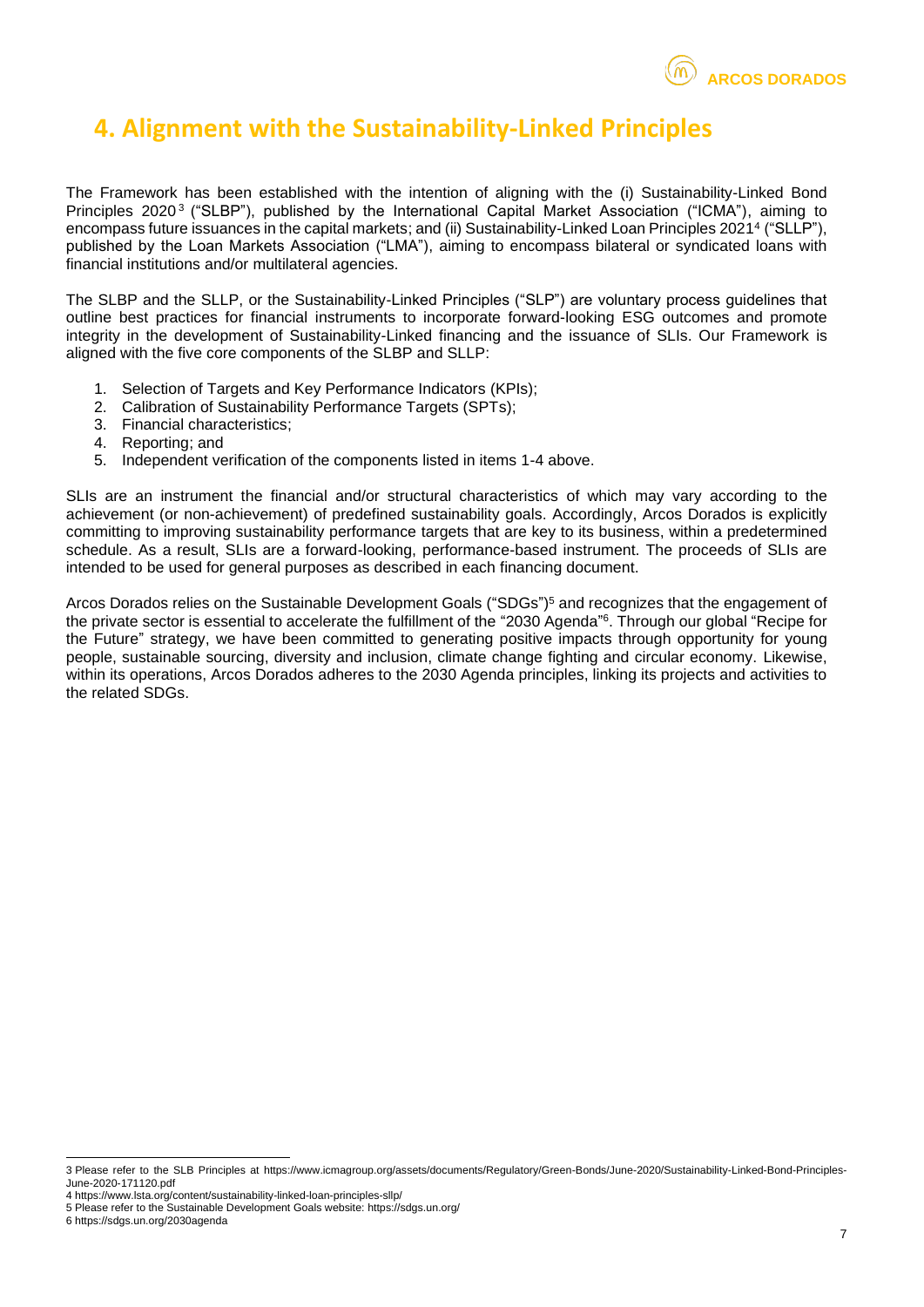

### <span id="page-7-0"></span>**5. Selection of the Key Performance Indicators**

Arcos Dorados has selected sustainability objectives that it views as key to its business and to the industry. These selected key performance indicators will measure the reduction of the Company's environmental impact associated with GHG emissions and considering Scopes 1, 2 and 3 as defined by the Greenhouse gas emissions Protocol ("GHG Protocol")<sup>7</sup> .

Contributing towards a low-carbon economy has been one of the key action areas of Arcos Dorados´ sustainability strategy. In response to the growing global pressure to deliver on carbon emissions targets, and considering UN SDGs 7 and 9, Arcos Dorados is changing its operations to become low carbon. Arcos Dorados has been measuring its scope 1 and scope 2 carbon emissions since 2019, and started to measure its scope 3 carbon emissions in 2021. Scope 3 categories include: (i) Upstream Activities: Purchased goods and services, Capital goods, Fuel and energy related activities, waste generated in operations, business travel, employee commuting; and (ii) Downstream Activities: Transportation and distribution, franchises, supply chain (suppliers and logistics), commuting (local and international), and external services (consulting, advisory, auditing, security, etc.).

Arcos Dorados' strategy is aligned with the current targets established by McDonald's Corporation Impact Strategy & ESG Reporting. Since October 4, 2021, McDonald's Corporation has been aligned with the United Nations Race to Zero campaign has approved targets by the Science Based Targets initiative (SBTi) and has been aligned with the Business Ambition for 1.5°C campaign – the most rigorous SBTi target.

As a result, Arcos Dorados decided to establish this Framework based on GHG emissions sustainable targets, which are (i) relevant and core to Arcos Dorados' overall business; (ii) aligned with our Sustainability Strategy ("Recipe For The Future") targets and consistent with the results of our materiality analysis; and (iii) measurable and quantifiable on a consistent methodological basis.

For the full year 2021, Scope 1 and Scope 2 emissions consisted mainly of fugitive greenhouse gas emissions (37.1%) and power sources (57.6%). These emissions totaled 356,204 tonnes of carbon dioxide equivalent ("tCO2e") in 2021, or approximately 5.69% of our total 2021 emissions, from all the 20 countries in which we operate. With respect to Scope 1 emissions, fugitive greenhouse gas emissions come mainly from the use of gas R404A as a refrigerant followed by the use of propane in kitchens in certain markets where natural gas is not fully available. With respect to Scope 2 emissions, most of the countries in which we operate rely heavily on nonrenewable energy sources, therefore posing a great challenge for Arcos Dorados to effectively reduce the resulting emissions. In addition, most regions in these countries do not have infrastructure, a developed business environment or access to certain technologies to facilitate the reduction of these emissions.

Therefore, we will have to seek key partners in the renewables energy sector and focus on finding ways to reduce fugitive greenhouse gas emissions as much as possible. The Company believes that its culture, reputation, and strong management commitment will drive the necessary changes to overcome these challenges.

Furthermore, to strengthen its commitments towards decarbonization, the Company started to measure Scope 3 emissions starting in 2021. The Company is committed to measuring Scope 3 emissions in coming years and will consider 2021 emissions inventory as the baseline for the calculation of its KPIs (See below). In 2021, Scope 3 emissions accounted for approximately 93.29% of our emissions. In line with our operational footprint, the largest component of our scope 3 emissions relates to our purchases of food & paper (91.2%) followed by the emissions from our franchisees (2.6%) and logistics (1.5%). In our food & paper purchases category, the most challenging sub-categories are mainly beef (83.1%) and chicken (5.7%). For the full year 2021, our Scope 3 emissions totaled 5,837,020 tCO<sub>2</sub>e.

In mapping out our Scope 3 emissions, we will aim to hold regular roundtable meetings with key suppliers to discuss and agree on measures for decarbonization along the whole value chain that align with our decarbonization strategy and commitments. Given that most of our total emissions come from suppliers, we are planning to incentivize these producers by providing them better financing terms and payment conditions, as well as coordinating certain actions with them, including aligning measurements, define production policies and enter into new sustainability investments. We are one of the top buyers of certain products as potatoes, beef meat, dairy, and bread, and we believe that this gives us significant influence over our suppliers. To date, all our key business relationships have been built over a long-term understanding that involves commitments to achieve different sustainability targets. We

<sup>7</sup> https://ghgprotocol.org/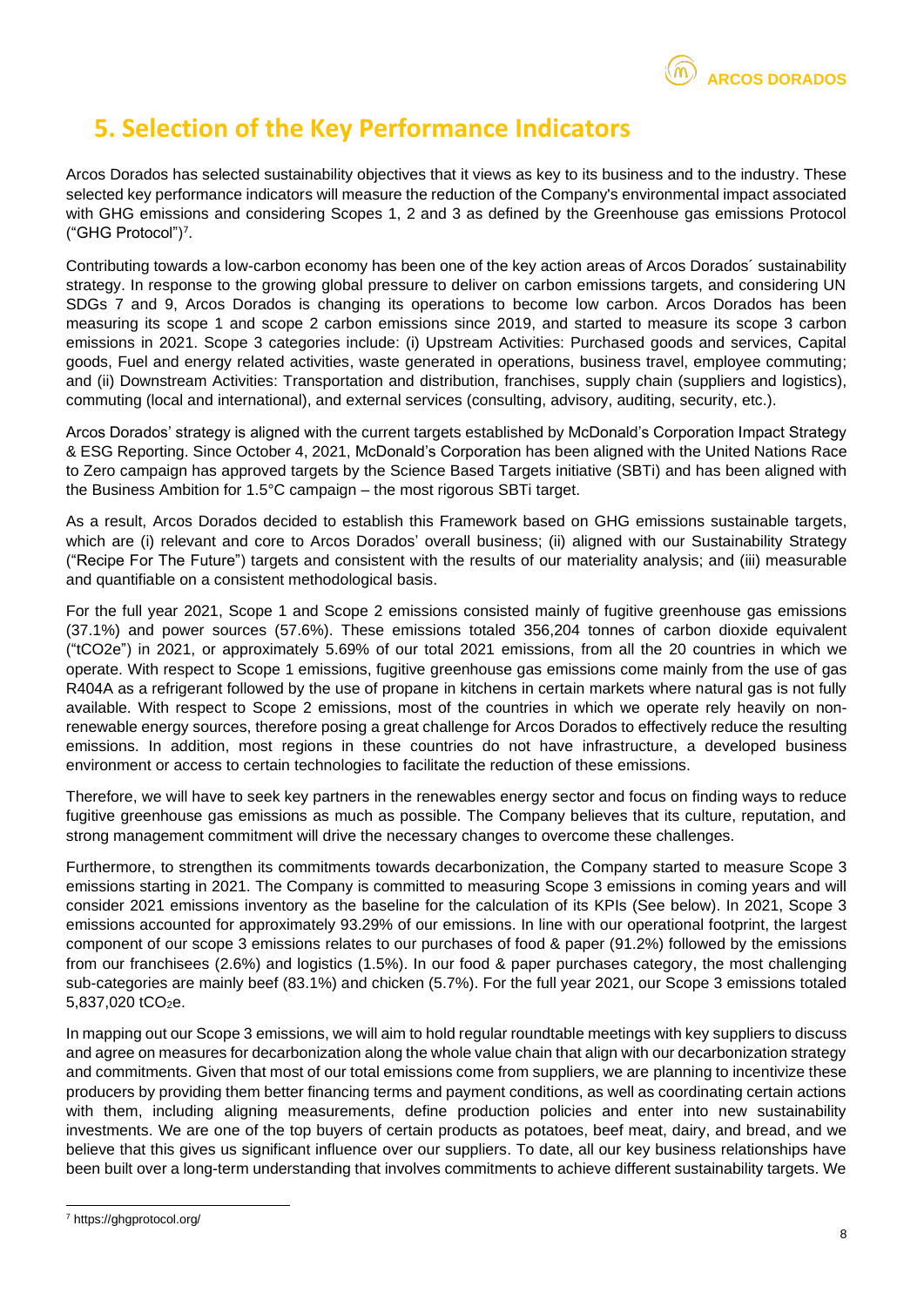

are also planning to set goals for internal air travel and incentivizing different meeting methods based on new available technologies. In that regard, the COVID-19 pandemic helped accelerate these changes.

It is in our interest to start replacing our fleet of vehicles with hybrid or electric vehicles. In addition, we will develop a sustainable mobility program for restaurant employees. The Company will also create more strict programs for its logistics suppliers (distributors) and will encourage them to utilize hybrid or electric vehicles.

It is important to note that the Company is measuring all of its emissions (Scope 1, 2 and 3) using market-based methodologies that are location based. In addition, some emissions were out of scope and therefore accounted for total percentages purposes but not for KPI measurement. These emissions were calculated and are not material. Collectively, KPI 1 and KPI 2 account for 98.98% of our total 2021 GHG emissions.

#### **Summary of 2021 Arcos Dorados Total Absolute Emissions (tCO2e)<sup>8</sup> :**



#### **2021 Baseline Scope 1 and Scope 2 Total Arcos Dorados Absolute Emissions (tCO2e)<sup>8</sup> :**

|                                                            | (tCO2e)       | % of Total 2021<br><b>Absolute Emissions</b><br>(Scope 1, 2 and 3) |
|------------------------------------------------------------|---------------|--------------------------------------------------------------------|
| Scope 1<br><b>Direct Emissions from controlled sources</b> | 151,146 tCO2e | 2.42%                                                              |
| <b>Stationary fuel combustion</b>                          | 16,123        |                                                                    |
| <b>Mobile fuel combustion</b>                              | 2,752         |                                                                    |
| <b>Fugitive &amp; process emissions</b>                    | 132,270       |                                                                    |
| Scope 2<br><b>Energy consumption</b>                       | 205,058 tCO2e | 3.28%                                                              |
| <b>Energy consumption</b>                                  | 205,058       |                                                                    |
| Scope 1 & 2 Emissions (tCO2e)                              | 356,204 tCO2e | 5.69%                                                              |

<sup>8</sup> Arcos Dorados' carbon footprint is internally assessed, based on the GHG Protocol, by measuring the Scopes 1, 2 and 3 emissions of 100% of Arcos Dorados' operations using the market-based method.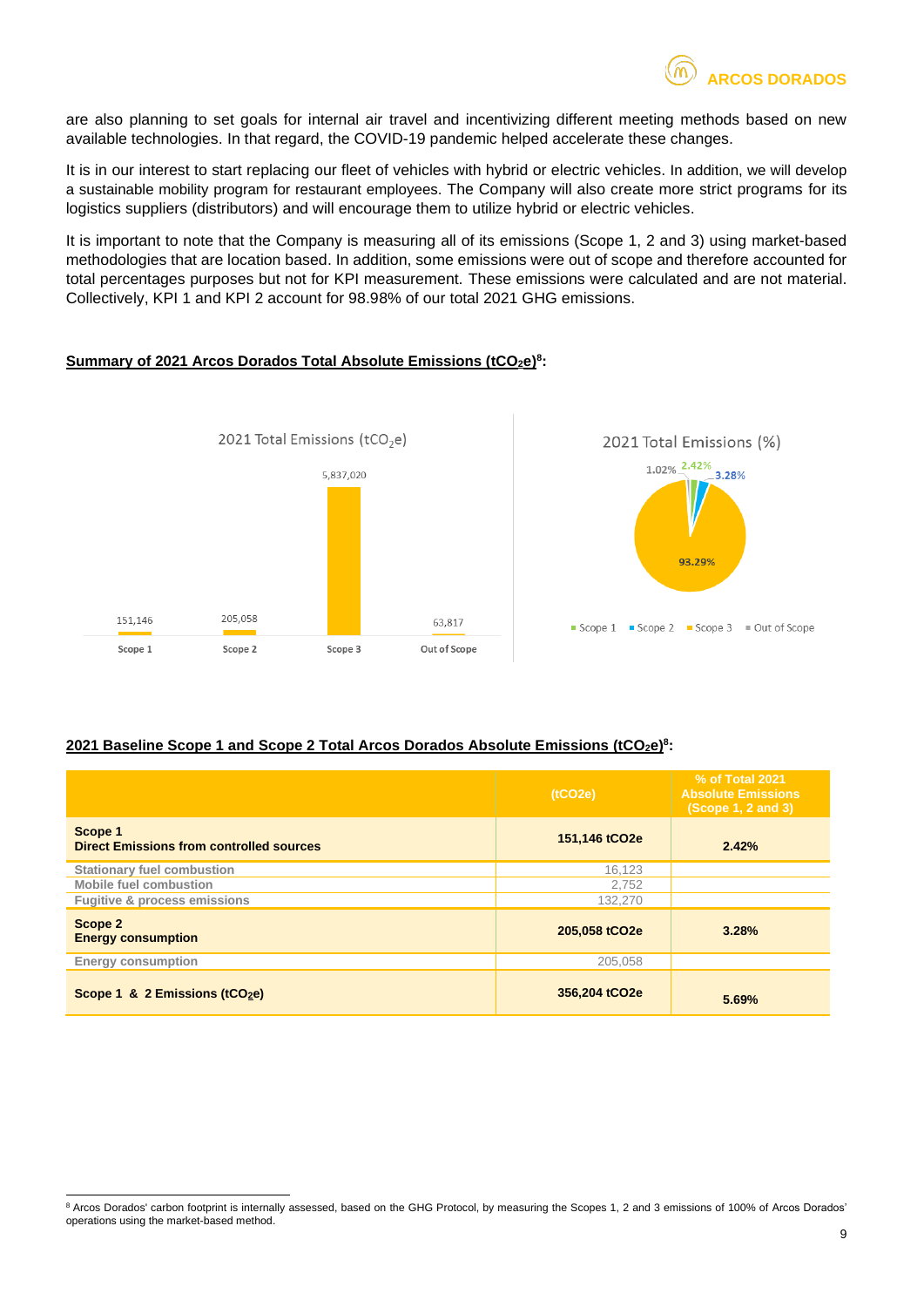#### **2021 Baseline Scope 3 Total Arcos Dorados Emissions Intensity (tCO2e / the total annual tonnes of Food and Packaging across Arcos Dorados operations):**

|                                                                           | (tCO <sub>2</sub> e)<br>(a) | <b>Total annual</b><br>tonnes of Food and<br><b>Packaging across</b><br><b>Arcos Dorados</b><br>operations<br>(b) | <b>Emissions</b><br><b>Intensity</b><br>(a/b)                                                           | % of Total<br>2021<br>absolute<br><b>Emissions</b><br>(Scope 1, 2)<br>and $3)$ |
|---------------------------------------------------------------------------|-----------------------------|-------------------------------------------------------------------------------------------------------------------|---------------------------------------------------------------------------------------------------------|--------------------------------------------------------------------------------|
| Scope 3<br>Indirect emissions that occur in Arcos<br>Dorados' value chain | 5,837,020                   |                                                                                                                   | 8.29 tCO <sub>2</sub> e<br><b>Total Tonnes of</b><br>Food and<br>Packaging<br>across AD's<br>operations | 93.29%                                                                         |
| <b>Fuel-and-Energy-Related Services</b>                                   | 86,520                      |                                                                                                                   |                                                                                                         |                                                                                |
| <b>Capital Goods</b>                                                      | 50,431                      |                                                                                                                   |                                                                                                         |                                                                                |
| <b>Purchased Goods and Services</b>                                       | 5,321,244                   |                                                                                                                   |                                                                                                         |                                                                                |
| End of Life treatment of sold products                                    | 34,139                      |                                                                                                                   |                                                                                                         |                                                                                |
| <b>Franchises</b>                                                         | 149,499                     | 704,380 tonnes                                                                                                    |                                                                                                         |                                                                                |
| <b>Investments</b>                                                        | 4,066                       |                                                                                                                   |                                                                                                         |                                                                                |
| <b>Waste Generated in Operations</b>                                      | 22,076                      |                                                                                                                   |                                                                                                         |                                                                                |
| <b>Transportation &amp; Distribution (Upstream)</b>                       | 87,783                      |                                                                                                                   |                                                                                                         |                                                                                |
| <b>Transportation &amp; Distribution (Downstream)</b>                     | 24,447                      |                                                                                                                   |                                                                                                         |                                                                                |
| <b>Employee Commuting</b>                                                 | 46,320                      |                                                                                                                   |                                                                                                         |                                                                                |
| <b>Business Travel</b>                                                    | 10,494                      |                                                                                                                   |                                                                                                         |                                                                                |

#### **2021 Baseline absolute emissions out of scope (tCO**2**e):**

|                                         | (tCO <sub>2</sub> e) | % of Total 2021<br><b>Emissions</b><br>(Scope 1, 2 and 3) |
|-----------------------------------------|----------------------|-----------------------------------------------------------|
| Out of Scope <sup>9</sup>               | 63,817 tCO2e         | 1.02%                                                     |
| <b>Fugitive &amp; Process Emissions</b> | 40,759               |                                                           |
| <b>Franchises</b>                       | 22,677               |                                                           |
| Investments                             | 381                  |                                                           |

<sup>&</sup>lt;sup>9</sup> Approximately 1.02% of our total 2021 emissions are related to refrigerants, such as R-22, which are not included in the Kyoto Protocol and thus are excluded from the KPI Boundary. Such emissions may be included in future measurements if they become mandatory by an amendment in Kyoto Protocol or if they become a material component of our emissions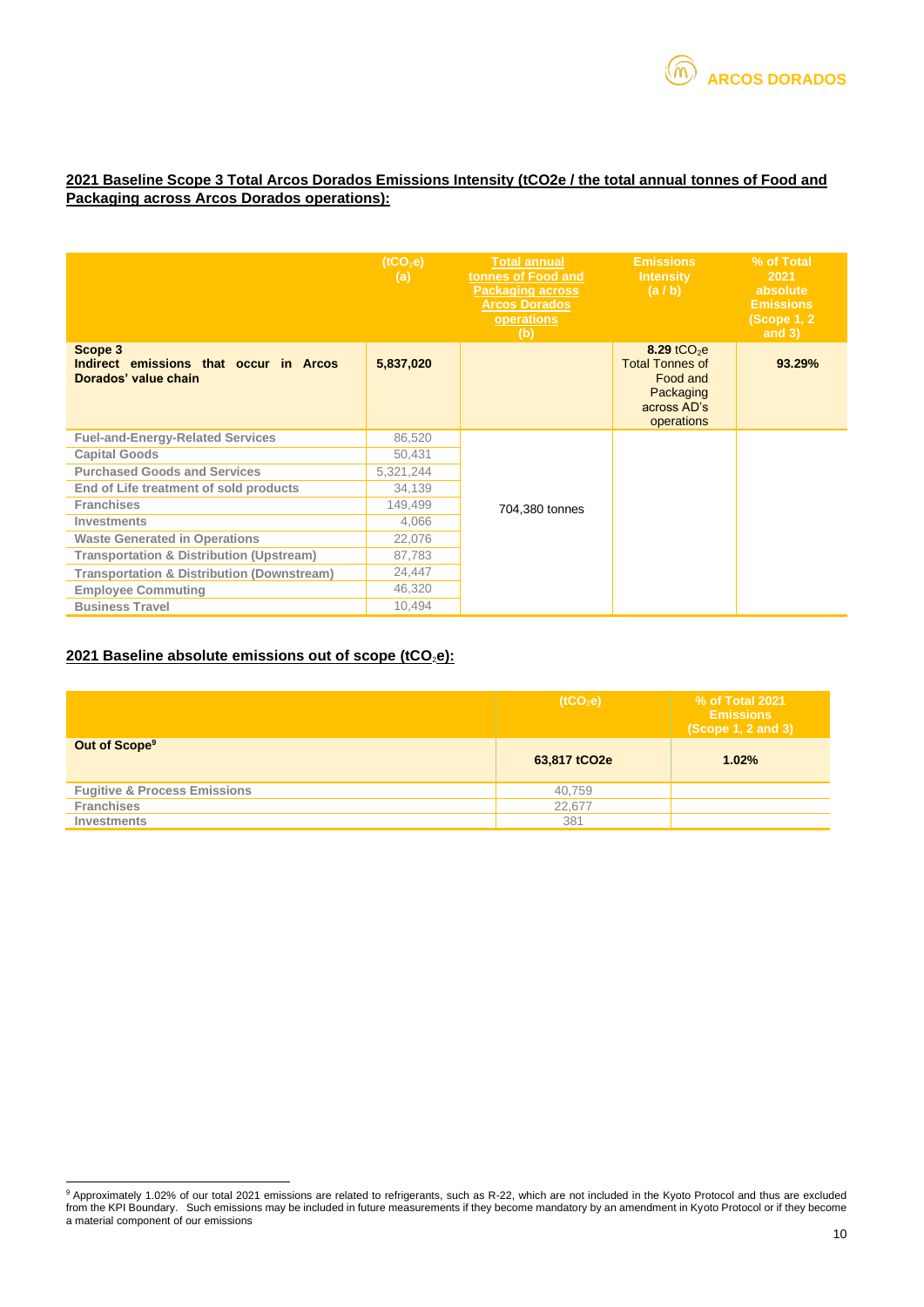#### **KPI 1: GHG Emissions (Scope 1 and 2)**

#### **Key Performance Indicator ("KPI 1"):**

GHG Absolute Emissions measured as Arcos Dorados' total Scope 1 and Scope 2 Greenhouse Gas Emissions in tonnes of  $CO<sub>2</sub>e$ 

#### **Baseline**

• Scope 1 and Scope 2 Absolute Emissions in 2021: 356,204 tCO2e

The company has selected 2021 as the baseline year because it represents the last full year of operations which include 100% of its operations under normal operational circumstances. The 2020 emissions were critically affected by the Covid-19 pandemic, thereby making the year an inaccurate representation of our operations. The 2021 baseline has been prepared by South Pole Carbon Asset Management Ltd. ("South Pole") and audited by Pistrelli, Henry Martin y Asociados S.R.L. - EY ("Ernst & Young Argentina" or "EY Argentina").

#### **Methodology**

Arcos Dorados' carbon footprint is internally assessed, based on the GHG Protocol, by measuring the Scopes 1, 2 and 3 emissions of 100% of Arcos Dorados' operations using the market-based method. The long-term operational goals (Scopes 1 and 2) established by Arcos Dorados are consistent with the emission reduction required under the Paris Agreement and with the Business Ambition for 1.5°C campaign to pursue efforts to limit global temperature increases to 1.5°C above pre-industrial levels.

#### **Rationale for KPI 1 Selection:**

Reducing emissions and adapting to climate change is critical to the collective success and resilience of the McDonald's process, structures, stakeholders, products and strategies (the "McDonald's System"), and Arcos Dorados' ability to feed communities today and in the future. While acting on climate change is challenging and requires significant investment, the Company believes it will drive business value in the long term by ensuring it is managing operational costs in its energy supply, improving the security of supply of its raw materials and reducing its exposure to increasing environmental risks, regulation and taxes. Since Arcos Dorados has more than 1,579 restaurants under its direct management (as of December 31, 2021), it fully understands its contribution to global emissions and responsibility for reducing it. Accordingly, measuring and monitoring its carbon footprint is key to establishing a path towards decarbonization. So far, several actions have been implemented to reduce emissions from operations, such as investment in energy efficiency in restaurants and administrative buildings the purchase of renewable energy, and the replacing of fossil fuels for renewable fuels.

#### **KPI 1 Boundary**

The selected KPI encompasses 100% of scopes 1 and 2 GHG emissions that are directly connected to Arcos Dorados' operations, including all expected organic growth as of December 31, 2021. This includes the GHG emissions from all the Company's restaurant's operations in 100% of the countries in which it operates and for company owned and operated restaurants only.

#### **SDG Alignment**

The selected KPI is aligned with 3 sustainable development goals, as defined by the United Nations, namely: (i) SDG 7: Affordable and Clean Energy; (ii) SDG 9: Industry, innovation, and infrastructure; and (iii) SDG 13: Climate Action

#### **Examples of projects to reduce Scope 1 and Scope 2 emissions by the Company**

We are committed to changing the way we currently do business, implementing sustainable practices across all our business lines. For example, this includes opening new stores under our Sustainable Stores policy, which aims to foster the use of sustainable materials to buy more efficient equipment and therefore achieve a lower carbon footprint in our physical stores. In addition, we will also develop a renewable energy policy and will start entering into Power Purchase Agreements (PPA's) with key local partners in different regions to tackle the reduction of energy consumption. This will help reduce most of our Scope 2 emissions, in countries where the energy matrix is mostly non-renewable and not aligned with the Paris Agreement and or -1.5 degrees guidelines. We will also review our policies for the acquisition of certain refrigerant gases used in cooling equipment to use them more efficiently.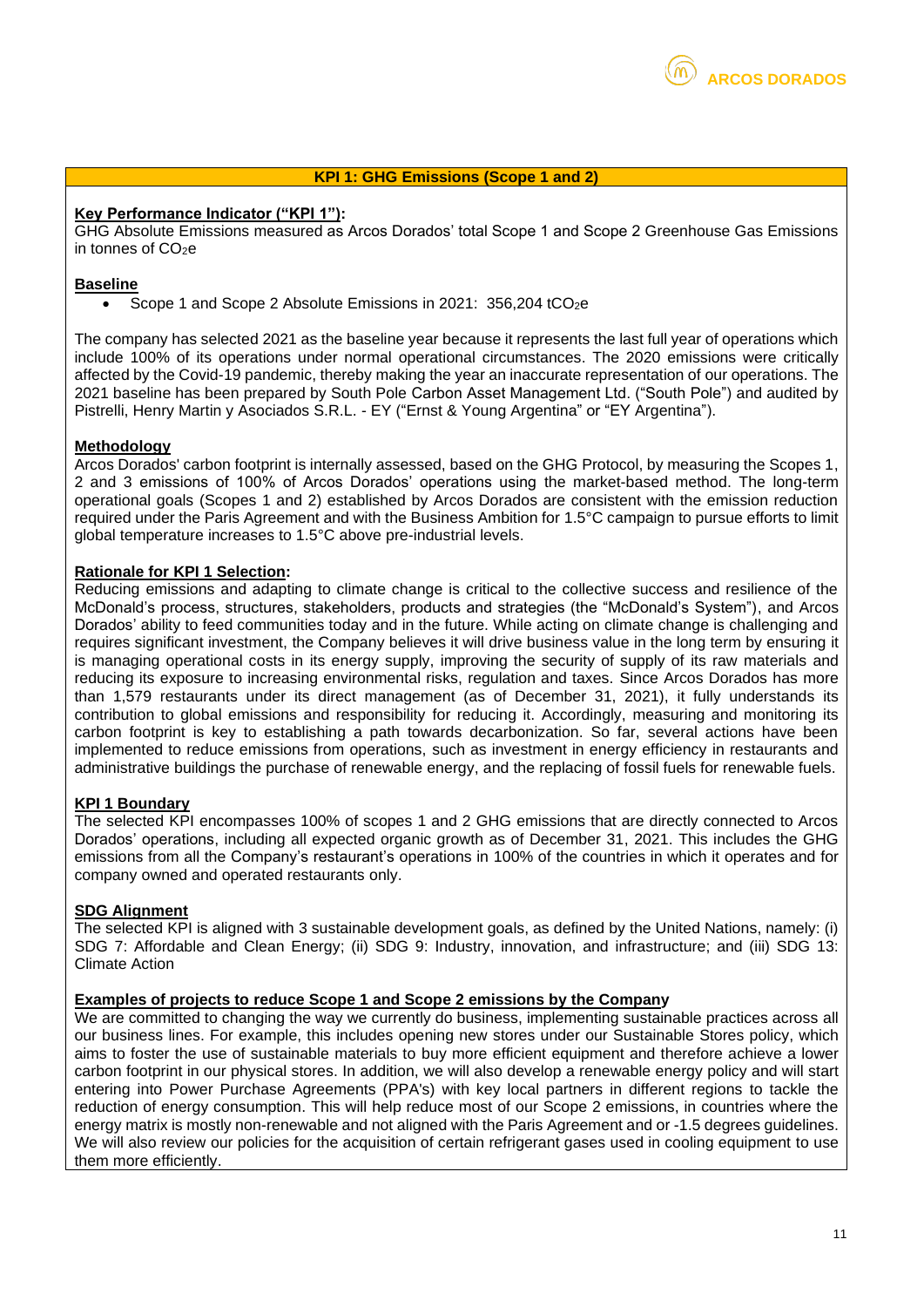

#### **KPI 2: GHG Emissions Intensity (Scope 3)**

#### **Key Performance Indicator ("KPI 2")**

GHG Emissions measured as Arcos Dorados' total Scope 3 GHG emissions, in tonnes of  $CO<sub>2</sub>e$ , divided by the total annual tonnes of Food and Packaging across Arcos Dorados operations (intensity metric).

#### **Baseline**

• Scope 3 Emissions Intensity in 2021: 8.29 tCO2e per total annual tonnes of Food and Packaging across Arcos Dorados' operations (5,837,020 tCO2e / 704,380 total annual tonnes of Food and Packaging across Arcos Dorados' operations)

The company has selected 2021 as the baseline year because it represents the first year where Arcos Dorados mapped out the emissions from 100% of its supply chain, employees air travel, logistics and external services. The 2020 emissions were critically affected by the Covid-19 pandemic thereby making the year an inaccurate representation of the operations. The 2021 baseline has been prepared by South Pole and audited by Ernst & Young.

#### **Methodology**

Arcos Dorados' carbon footprint is internally assessed, based on the GHG Protocol, by measuring the Scope 3 emissions of 100% of Arcos Dorados' operations using the market-based method. The long-term goal established by Arcos Dorados is consistent with the emission reduction required under the Paris Agreement and with the Business Ambition to pursue efforts to limit the temperature increase to a 2ºC global warming scenario. Scope 3 emissions intensity is calculated as Arcos Dorados' total Scope 3 GHG emissions, in tonnes of CO<sub>2</sub>e, divided total annual tonnes of Food and Packaging across Arcos Dorados operations.

#### **Rationale for KPI 2 Selection**

As the world's largest independent McDonald's franchisee, operating the largest quick service restaurant chain in Latin America and the Caribbean, Arcos Dorados has a unique opportunity to mobilize its entire value chain to act now. In collaboration with its franchisees, and through its relationships with suppliers, farmers, and ranchers around the world, it can help to catalyze action around emissions reductions and strengthen climate resiliency.

Our goal is to reduce supply chain GHG emissions by 31% in collaboration and partnerships with our suppliers by 2030, using a 2015 baseline that is in line with McDonald's goals and the 2ºC global warming scenario. However, for the purpose of this framework, the Company will commit to such reduction based on 2021 figures. Arcos Dorados intends to publicly report on its progress on Scope 3 emissions reduction in its future annual reports. To achieve our supply chain goals, we work closely with suppliers and producers, particularly the largest ones in the product categories in which we can have the greatest impact and will agree on measures for decarbonization along the whole value chain that align with our decarbonization strategy and commitments.

#### **KPI 2 Boundary**

The KPI selected encompasses approximately 100% of scope 3 GHG emissions that are directly connected to Arcos Dorados' operations, including all expected organic growth as of December 31, 2021. This includes the GHG emissions related to all the company restaurant's operations in 100% of the countries where they operate.

#### **SDG Alignment**

The selected KPI is aligned with 3 sustainable development goals, as defined by the United Nations, namely: (i) SDG 7: Affordable and Clean Energy and (ii) SDG 9: Industry, innovation, and infrastructure (iii) SDG 13: Climate Action

#### **Examples of projects to reduce Scope 3 emissions by the Company**

Most of Arcos Dorados' emissions come from suppliers. The company is planning to incentivize these producers to adhere to more sustainable practices by providing our suppliers with better financing terms and payment conditions, as well as coordinating certain actions together. Arcos Dorados is one of the top buyers for these suppliers in Latin America and believes that this gives them a significant influence. So far, all the company's key business relationships have been built over a long-term understanding that involves commitments to achieve different sustainability targets. The company is also planning to set goals for internal air traveling and incentivizing different meeting methods based on new available technologies. It is in the Company's interest to consider replacing its vehicles with hybrid or electric ones. The Company will also create more strict programs of its logistics suppliers (distributors) and will push them to utilize hybrid or electric vehicles.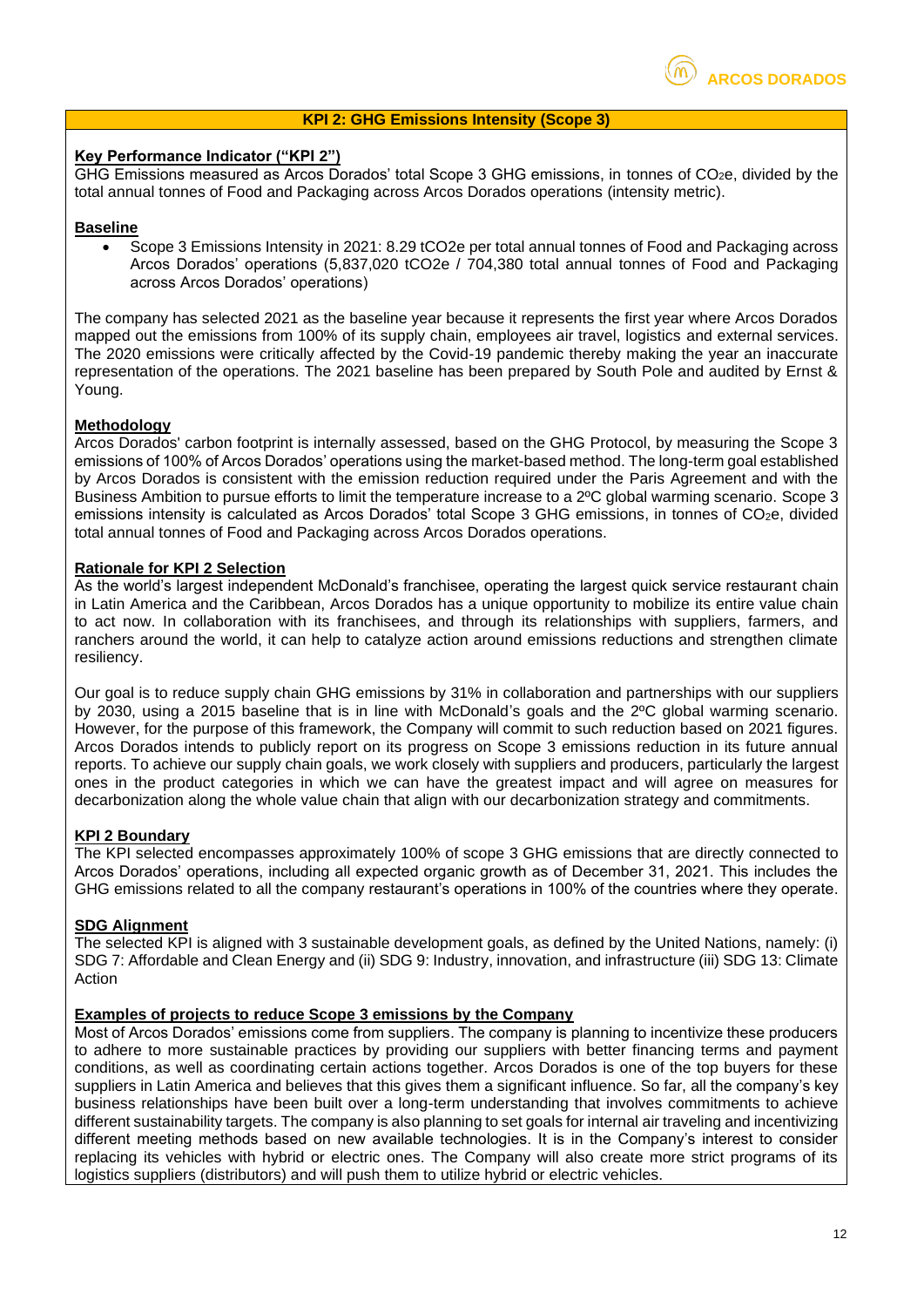

### <span id="page-12-0"></span>**6. Calibration of the Sustainability Performance Targets (SPTs)**

Aware of the significance of the company's commitments and challenges, Arcos Dorados has selected the following Sustainability Performance Targets:

#### **Description of Sustainability Performance Targets**

**Sustainability Performance Target 1.1 ("SPT 1.1")**: Reduce Absolute GHG Emission (Scope 1 and 2) to be equal to or lower than 302,774 tCO<sub>2</sub>e by year-end 2025 from the 2021 baseline. This is the equivalent to a 15.0% Absolute GHG Emission Reduction from the 2021 baseline.

**Sustainability Performance Target 1.2 ("SPT 1.2")**: Reduce GHG Emission Intensity (Scope 3) to be equal to or lower than 7.46 tCO<sub>2</sub>e per total annual tonnes of Food and Packaging across Arcos Dorados' operations by year-end 2025 from the 2021 baseline. This is the equivalent of a 10.0% GHG Emission Intensity Reduction from the 2021 baseline.

**Observation Dates (for SPT 1.1. and 1.2):** December 31, 2025.

--------------

**Sustainability Performance Target 1.1 ("SPT 2.1")**: Reduce Absolute GHG Emission (Scope 1 and 2) to be equal to or lower than 284,963 tCO<sub>2</sub>e by year-end 2026 from the 2021 baseline. This is the equivalent to a 20.0% Absolute GHG Emission Reduction from the 2021 baseline.

**Sustainability Performance Target 1.2 ("SPT 2.2")**: Reduce GHG Emission Intensity (Scope 3) to be equal to or lower than 7.29 tCO2e per total annual tonnes of Food and Packaging across Arcos Dorados' operations by year-end 2026 from the 2021 baseline. This is the equivalent of a 12.0% GHG Emission Intensity Reduction from the 2021 baseline.

**Observation Dates (for SPT 2.1. and 2.2):** December 31, 2026.

------------

**Sustainability Performance Target 3.1 ("SPT 3.1"):** Reduce Absolute GHG Emission (Scope 1 and 2) to be equal to or lower than 227,971 tCO<sub>2</sub>e by year-end 2030 from the 2021 baseline. This is the equivalent to a 36.0% Absolute GHG Emission Reduction from the 2021 baseline.

**Sustainability Performance Target 3.2 ("SPT 3.2")**: Reduce GHG Emission Intensity (Scope 3) to be equal to or lower than 5.72 tCO<sub>2</sub>e per total annual tonnes of Food and Packaging across Arcos Dorados' operations by year-end 2030 from the 2021 baseline. This is the equivalent of a 31.0% GHG Emission Intensity Reduction from the 2021 baseline.

**Observation Dates (for SPT 3.1. and 3.2):** December 31, 2030.

-------------

**Baseline**: 2021 (See KPI section for full details and breakdown):

- **Scope 1 and Scope 2 Absolute Emissions: 356,204 tCO<sub>2</sub>e**
- **Scope 3 Emissions Intensity**: 8.29 tCO<sub>2</sub>e per total annual tonnes of Food and Packaging across Arcos Dorados' operations (5,837,020 tCO<sub>2</sub>e / 704,380 total annual tonnes of Food and Packaging across Arcos Dorados' operations)

**Calculation Methodology:** Arcos Dorados' carbon footprint is internally assessed, based on the GHG Protocol, by measuring the Scopes 1,2 and 3 emissions (as applicable) of 100% of Arcos Dorados' operations, using market-based methodology.

The long-term operational goals established by Arcos Dorados are consistent with the emission reduction required under the Paris Agreement and with the Business Ambition to pursue efforts to limit the temperature increase to 1.5°C above pre-industrial levels. Total Scope 1, Scope 2 and Scope 3 GHG emissions are measured in tonnes of  $CO<sub>2</sub>$  equivalent for the given year.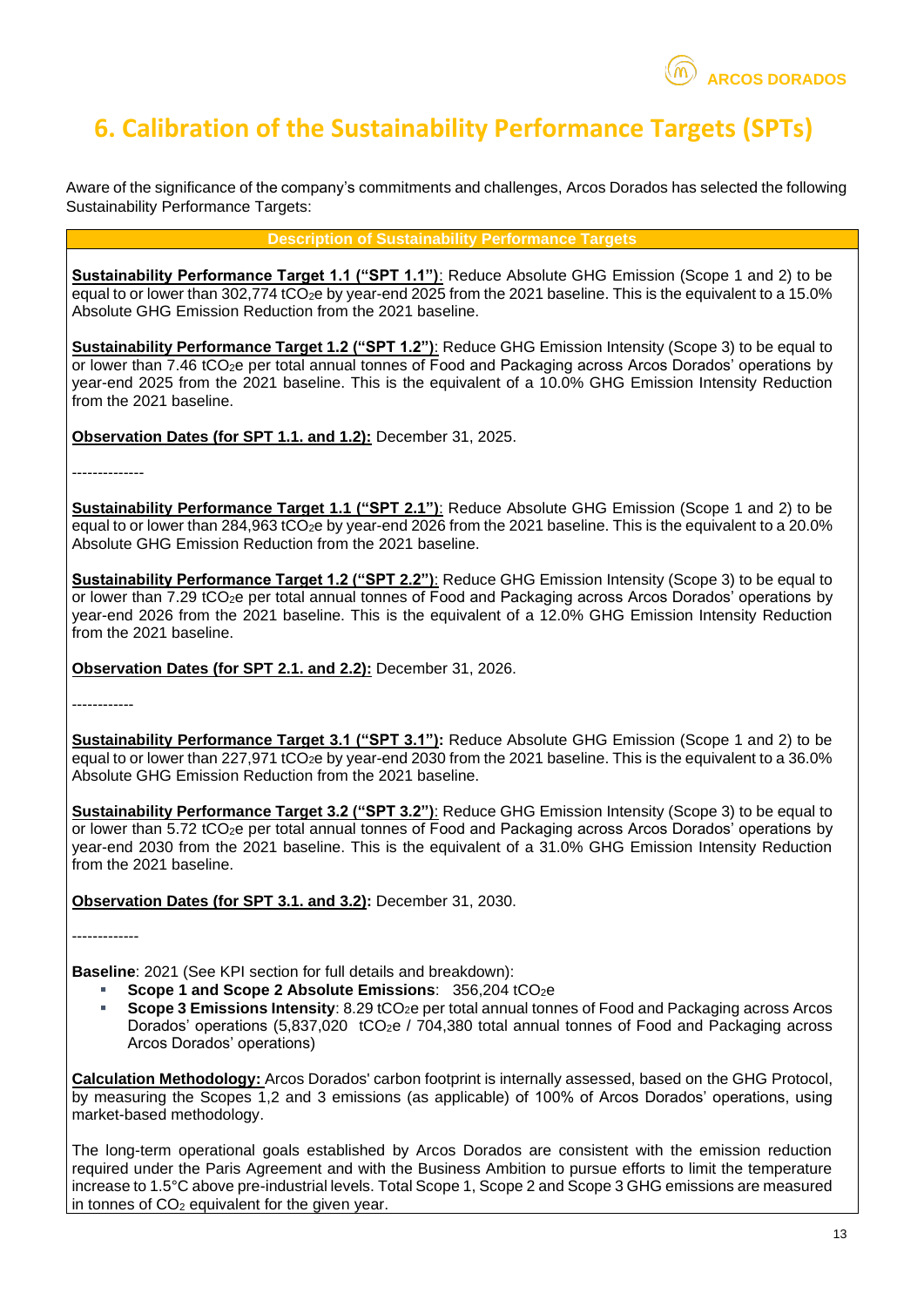For SPTs 1.1 and 2.1 and 3.1, Total Absolute Scope 1 and Scope 2 GHG emissions, in tonnes of CO2e, from 100% of Arcos Dorados operations will be aggregated. For SPTs 1.2, 2.2, and 3.2, Scope 3 emissions intensity is calculated as Arcos Dorados' total Scope 3 GHG emissions from 100% of Arcos Dorados' operations, in tonnes of CO2e, divided by the total annual tonnes of Food and Packaging across Arcos Dorados' operations for the same given year.

#### **Arcos Dorados' Projected and Target GHG Emissions Intensity (Scopes 1 & 2)<sup>10</sup>:**

| Year             | $CO2$ $e$                  | Improvement in percentage vs<br>202111 |  |
|------------------|----------------------------|----------------------------------------|--|
| 2021 (Baseline): | $356,204$ tonnes of $C02e$ |                                        |  |
| 2025 (SPT 1.1)   | 302,774 tonnes of C02e     | 15%                                    |  |
| 2026 (SPT 2.1)   | $284,963$ tonnes of $CO2e$ | 20%                                    |  |
| 2030 (SPT 3.1)   | $227,971$ tonnes of $CO2e$ | 36%                                    |  |

#### **Arcos Dorados' Projected GHG Emissions Intensity (scope 3)<sup>12</sup>:**

| Year             | tonnes of $CO2e/$<br><b>Total annual</b><br>tonnes of Food<br>and Packaging<br>across Arcos<br>Dorados'<br>operations | CO <sup>2</sup> e                        | <b>Total annual</b><br>tonnes of Food<br>and Packaging<br>across Arcos<br>Dorados'<br>operations | Improvement in<br>percentage vs<br>$\sqrt{2021}^{13}$ |
|------------------|-----------------------------------------------------------------------------------------------------------------------|------------------------------------------|--------------------------------------------------------------------------------------------------|-------------------------------------------------------|
| 2021 (Baseline): | 8.29                                                                                                                  | 5,837,020 tonnes of<br>C0 <sub>2</sub> e | 704,380 tonnes                                                                                   |                                                       |
| 2025 (SPT 1.2)   | 7.46                                                                                                                  |                                          |                                                                                                  | 10%                                                   |
| 2026 (SPT 2.2)   | 7.29                                                                                                                  |                                          |                                                                                                  | 12%                                                   |
| 2030 (SPT 3.2)   | 5.72                                                                                                                  |                                          |                                                                                                  | 31%                                                   |

<sup>10</sup> The baseline has been audited by our external auditor. Other historical data related to GHG Emissions has not been audited and/or is an estimate.

<sup>11</sup> Total tonnes of C02e for the year divided by the total tonnes of C02e for 2021 minus 100%.

<sup>12</sup> The baseline has been audited by our external auditor. Other historical data related to GHG Emissions has not been audited and/or is an estimate. 13 Tonnes of CO2e / Total annual tonnes of Food and Packaging across Arcos Dorados' operations for the year divided by the Tonnes of CO2e / Total annual tonnes of Food and Packaging across Arcos Dorados' operations for 2021 minus 100%.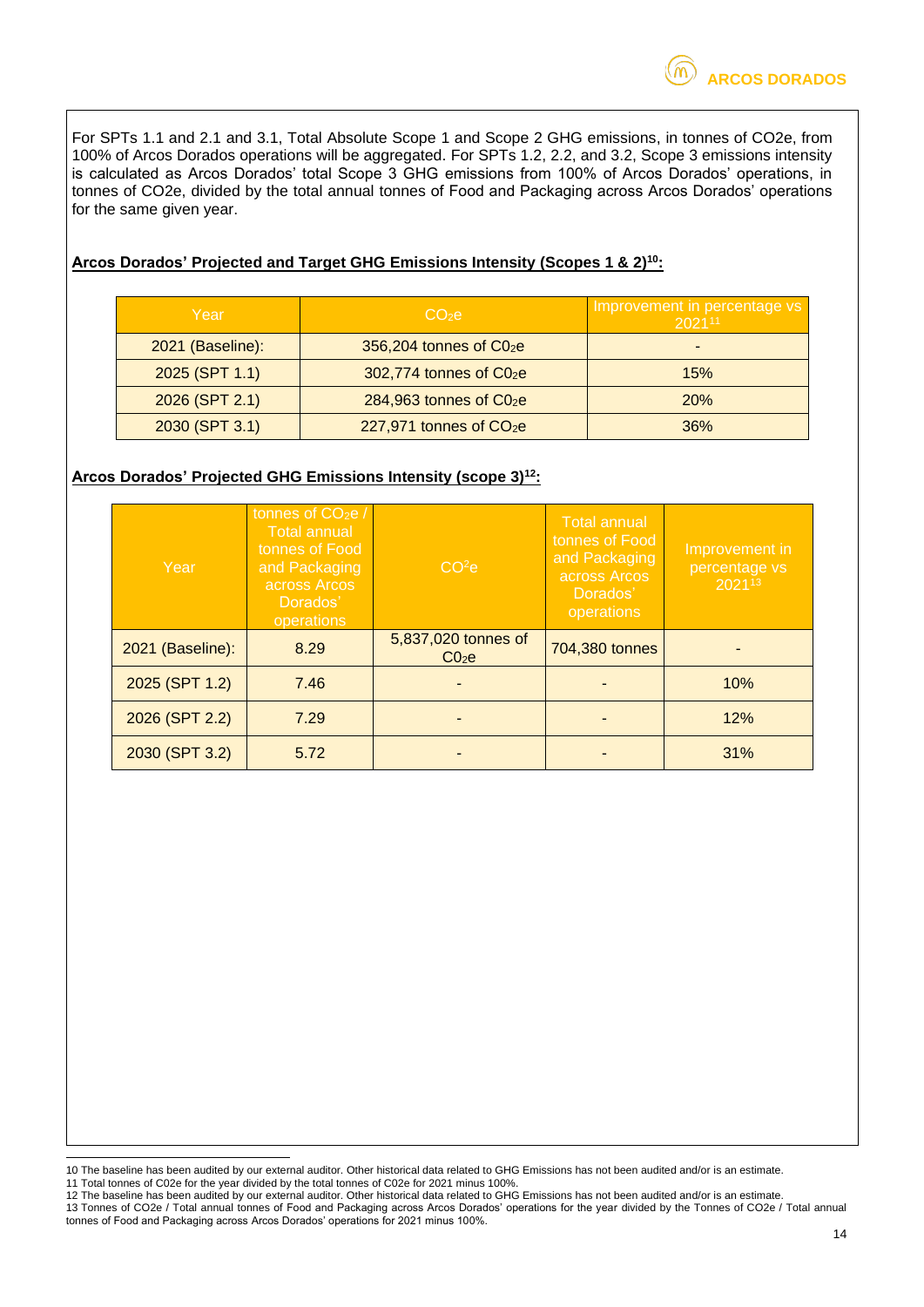

**Factors that support the achievement of the targets:** Factors that may facilitate the achievement of the SPTs include:

- Strong commitment of the Board of Directors to the sustainability strategy.
- Alignment with McDonald's decarbonization strategy.
- Annual inventory of emissions to report figures in the annual Social Impact and Sustainable Development Report.
- Investments in LED lighting, in energy-efficient kitchen equipment and in high efficiency air conditioning systems with environmentally friendly gases.
- Support development of tools and systems that monitor climate change at the regional and farm levels with the goal of enabling more rapid adaptation to changes in weather.
- Migration to a renewable energy mix by contracting and purchasing direct and virtual long term Power Purchase Agreements (PPAs). In the past year, Arcos Dorados has been establishing a series of relationships with renewable energy companies and is looking for long term deals to establish a sufficient supply of energy from wind and solar farms, depending on geography. The Company expects the PPA's to be negotiated under a Take-or-Pay format.
- New technologies that reduce commuting and improve remote work. Arcos Dorados will rely heavily on new software to reduce travelling and may even set a maximum amount of international business trips per year.
- Arcos Dorados' strong position to support suppliers to improve their carbon footprint and reduce GHG emissions. We are highly committed to working closely with regional beef, chicken, beverages, and packaging companies to reduce GHG emissions. Most of these companies already have sustainability policies in place and are constantly sharing information with Arcos Dorados about their initiatives. We are considering supporting some of these initiatives.
- Arcos Dorados ESG and Supply Chain team are evaluating a joint initiative to help some of its small and medium size suppliers to assess new ways to reduce their emissions.
- Arcos Dorados is expanding its ESG team to hire experts in renewable energy and sustainable sourcing.
- Since 2020, the Company has started to include ESG-linked metrics into its employee annual compensation structure, therefore incentivizing sustainability initiatives company-wide.
- The Company will evaluate its suppliers' performance and may consider replacing suppliers that do not achieve certain metrics or are not aligned with sustainability initiatives, provided the quality of the products or services is not compromised.

#### **Factors that pose risks to the achievement of the targets:**

- Extreme events, such as pandemics and natural disasters.
- Equipment failure and unexpected plant shutdowns, among other operational factors.
- Market constraints in availability and pricing of energy efficient equipment and renewable energy.
- Regulatory uncertainty, for example related to the procurement of renewable energy through PPAs.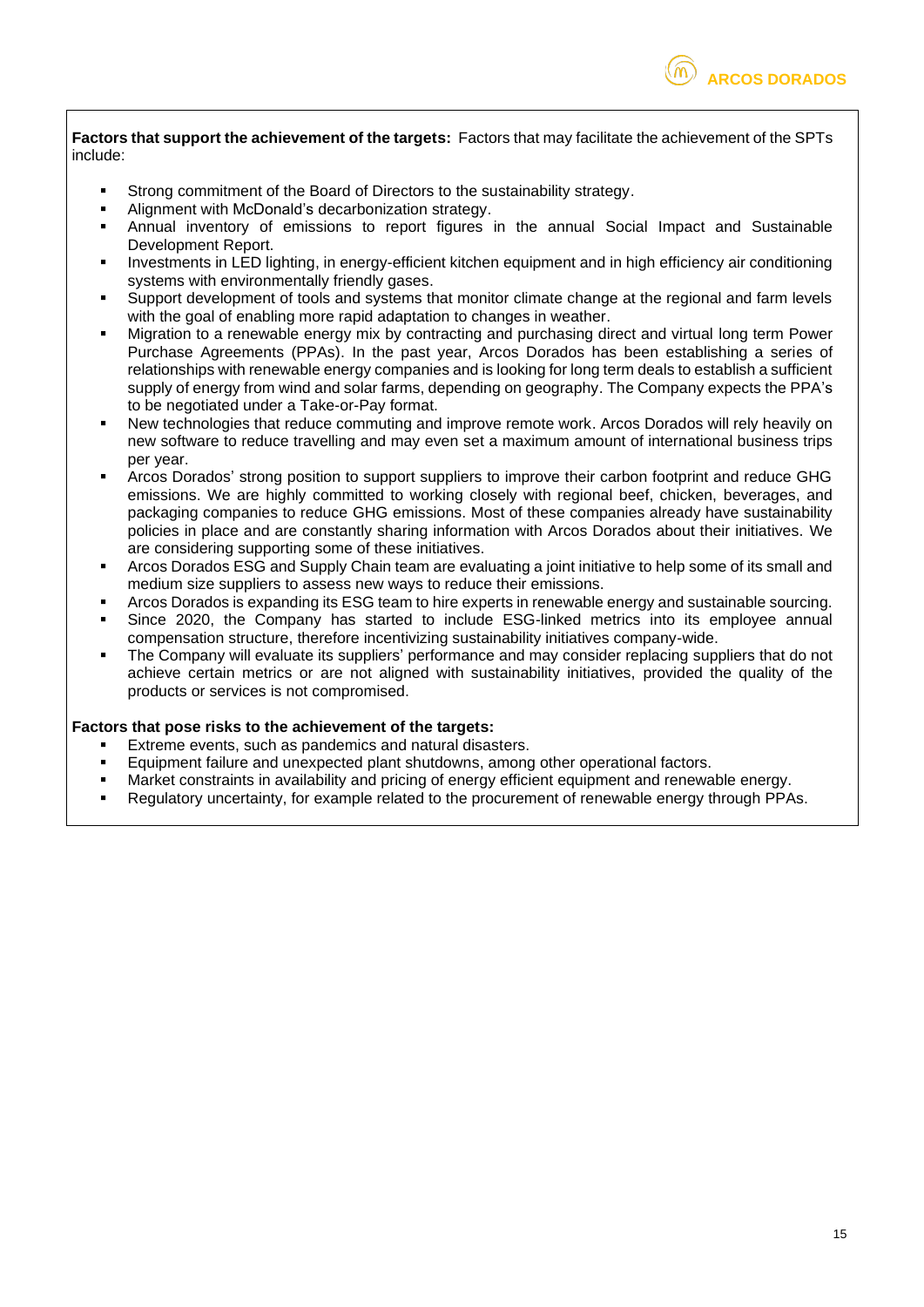

### <span id="page-15-0"></span>**7. Sustainability-linked Instrument Characteristics**

The proceeds of our SLIs will be used for general corporate purposes and debt refinancing, but may also be allocated for specific purposes and described in the appropriate SLI documentation. Additionally, the interest rate on the SLIs, in the form of coupon step-ups and/or step-downs, will be adjusted based on our achievement of the SPTs as set forth below:

- A KPI does not reach the corresponding SPT on the target observation date;
- The verification (as per the Verification section of this Framework) of the SPTs is not provided and made public by the time of the Notification date, as defined in the SLI ´s documentation; and/or
- Arcos Dorados fails to provide reasonable notice as of the Notification date related to reaching the SPTs, as defined in the SLI´s documentation.

The step-up and/or step-down adjustment, as applicable, will be specified in the relevant documentation of the specific transaction. The calculation of the relevant KPIs or SPTs, may exclude the effects of certain material acquisitions and/or material changes in laws or regulations applicable or relating to Arcos Dorados' production activities, in each case to be set forth, if applicable, in further detail in the terms and conditions of each our SLIs.

#### **Potential Changes to Calculations**:

- Both KPI 1 and KPI 2 encompass 100% of AD's direct operations as of December 31, 2021, respectively, including all organic growth during the life of the SLI
- For purposes of the SPTs and the calculation of the KPIs, certain potential events, such as significant acquisitions, divestitures, mergers, or changes in the regulatory environment, or in the political and economic environment can substantially impact the calculation of the KPI and may require the restatement of the SPTs and/or pro-forma adjustments of baselines or KPI Scope. Any such readjustment will be reported in our annual report of the SPTs and will be solely in the Company's discretion.
- Details on the adjustments of the relevant KPIs or SPTs due to significant acquisitions, divestitures, mergers, or changes in the applicable regulatory environment, if applicable, as well as where needed any fallback mechanism in case the SPT(s) cannot be calculated or observed in a satisfactory manner, will be described in the documentation governing the SLI.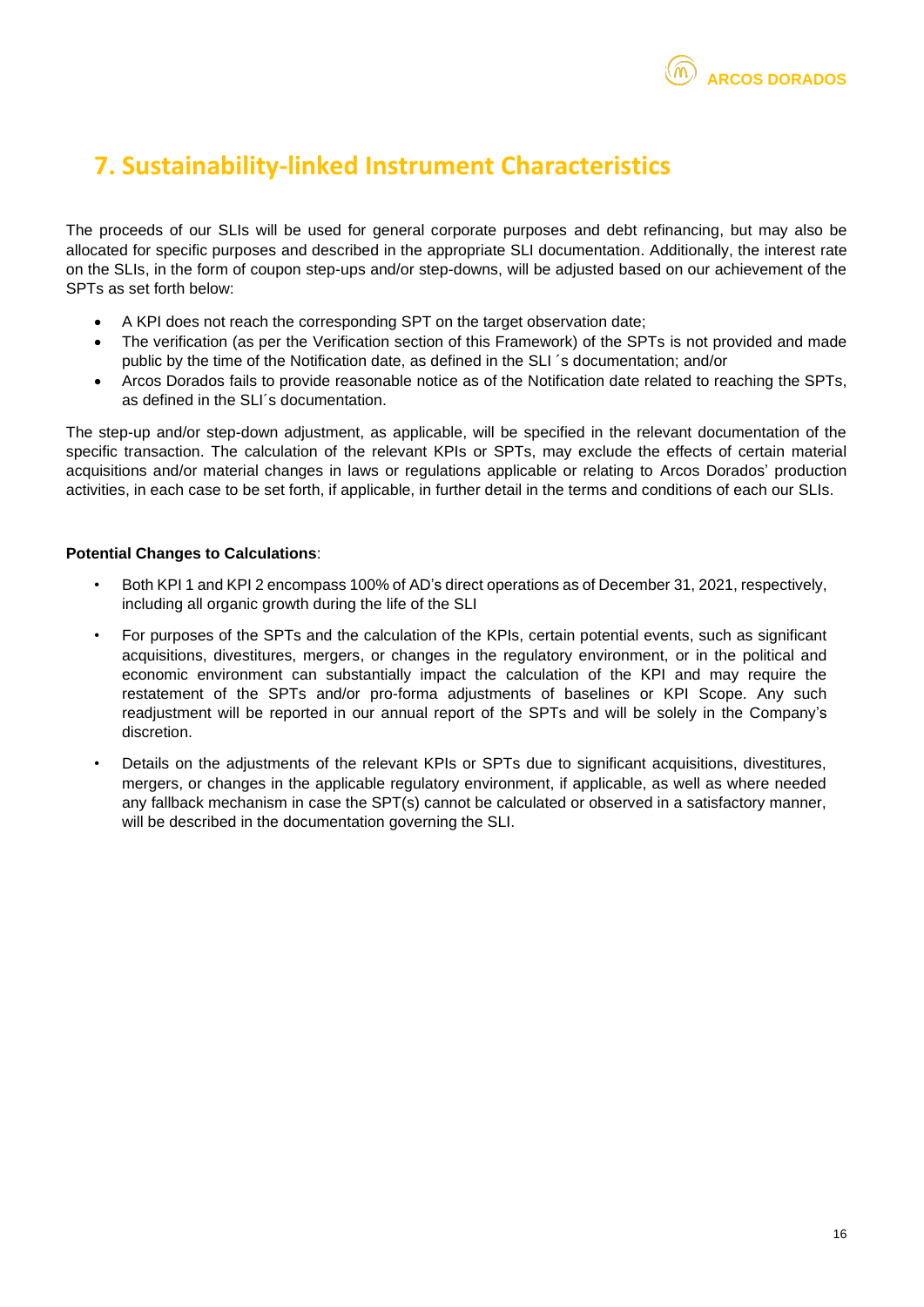### <span id="page-16-0"></span>**8. Annual Reporting**

We will, on an annual basis, and whenever relevant for assessing the trigger of the SPTs performance leading to a potential SLI coupon adjustment, report and make readily available via our corporate sustainability report or similar report on our website, the following information required to calculate or assess the performance of the selected KPIs in relation to SPTs:

- i. Up-to-date information on the performance of the selected KPIs, including the baseline used where relevant;
- ii. A verification assurance report relative to the SPTs outlining the (i) performance against the SPTs comparing the latest status of the KPI and the baseline, (ii) the related impact, (iii) timing of such impact, and (iv) impact on the instrument's characteristics (if any); and
- iii. Any relevant information enabling investors to monitor the progress of the SPTs.

Information may also include, when feasible and possible:

- iv. Qualitative or quantitative explanations on the contribution of the main factors to the evolution of the performance/KPIs, on an annual basis;
- v. Illustration of the positive sustainability impacts of the performance improvement; and/or
- vi. Any re-assessments of the KPIs and/or restatement of the SPTs and/or pro-forma adjustments of baselines or KPIs scope.

Arcos Dorados may also opt to disclose additional information in relation to the use of proceeds (like allocation and eligibility criteria), although this will not be mandatory for SLI purposes.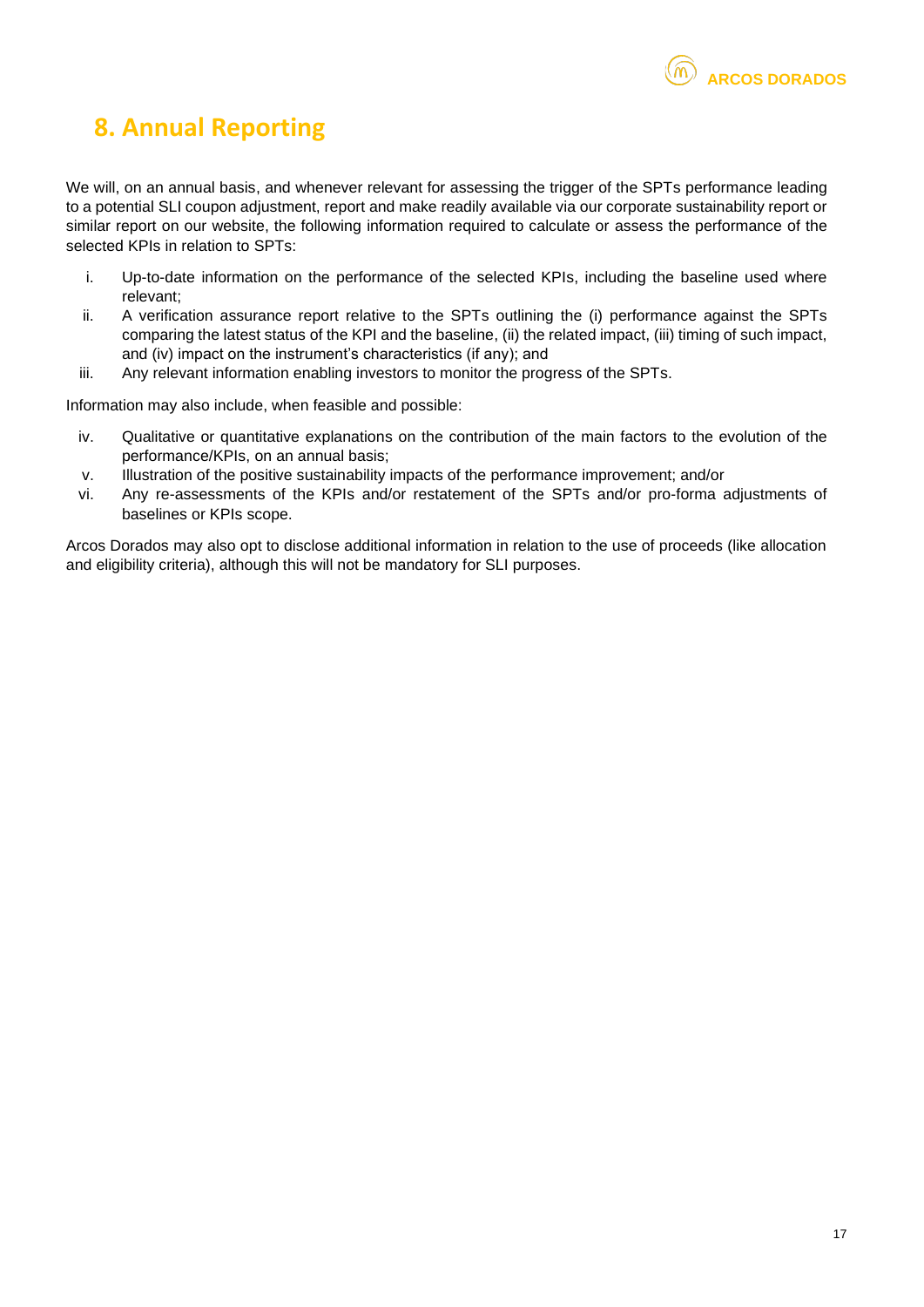### <span id="page-17-0"></span>**9. Verification**

Arcos Dorados will, annually and whenever necessary to assess SPT performance leading to a potential SLI coupon adjustment, seek the independent and external verification of our performance against the SPTs for the corresponding KPIs by a qualified external reviewer with relevant expertise. The performance verification against the SPT will be made publicly available on our website.

Arcos Dorados will also obtain and make publicly available a Second Party Opinion (SPO) and/or other external review reports from consultants with recognized ESG expertise to provide an opinion on the sustainability benefit of this Framework as well as its alignment to the SLPs. The SPO will also be available on our investor relations website, as well as the SPO provider's website.

### <span id="page-17-1"></span>**10. Review**

Arcos Dorados will review this Framework from time to time, including its alignment to updated versions of the relevant principles as and when they are released, with the aim of adhering to best market practices. Arcos Dorados will also review this Framework in the event of material changes in methodology, KPI and/or SPT. A review may result in updates and/or amendments to this Framework. Significant updates will be subject to the prior approval of a qualified second party opinion provider.

Any future updated version of this Framework will either maintain or improve the current levels of transparency and reporting obligations, including the corresponding review by an external verifier. The updated Framework, if any, will be published on our website and will replace this Framework.